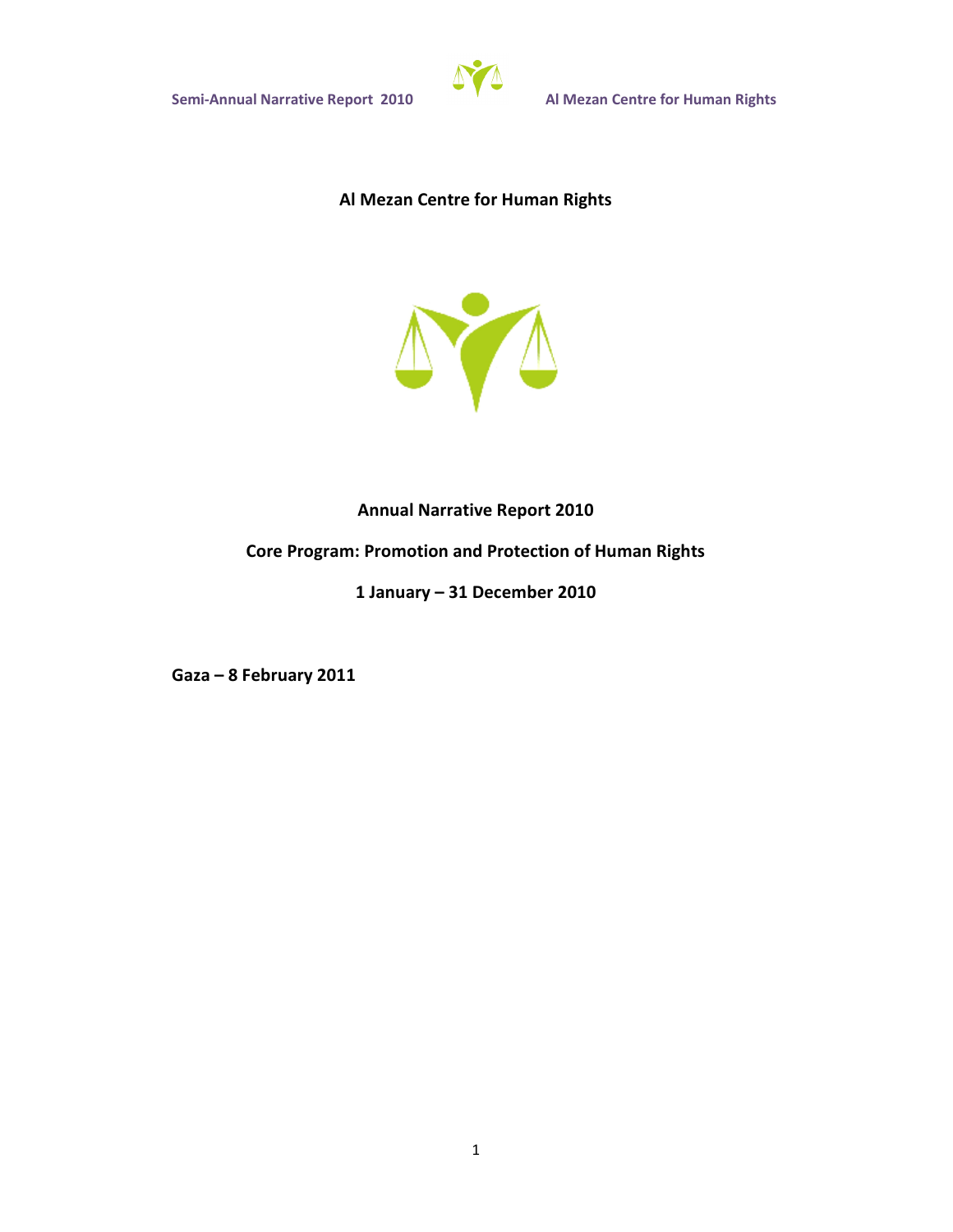### General and Contact Information

Contact details: Main Office : A 51 dh @ 2 th abosh Road, U @ mtar Street, Western Rimal Gaza City, the G Telephone 072 (0-38552545 Fax +972 (0-3852445 Jabalia OMade St., Jabalia Camp, the Gaza Strip; P.O. Box 2714, Telephone 972 (0-084 4278 2 Fax + 972 (2-084 4228 Emainfo@mezan.org

#### Board Members

Dr. Kamal Al (Schaairopfeirson), Former head of PLC oversight committee for human Mr. Talal (Awikal Chairperson), Journalist and political analyst Mr. Jamelh SME reas ulmewryer and Director of ICHR Office in Gaza Mrs. Andaleeb SMembert, Women rights activist Mr. Nafez Al MMedimobuerr) Lawyer Dr. Ali Ab (MZeumhber), President of the Al Aqsa University Dr. Azmi SiMueamibi General Cootomul'i MAN oalition

Al Mezan Donor Partners in 2010

Core Programme Donors: The NGO Development  $C$ enterseenting  $(1 + 1)$  donors The Representative Office of Norway to the Palestinian Authority Open Society Institute (OSI) Medico International CAPIRINHA Fo: COLULATIURES OF RESISTANCE Network The Carol Chomsky Memorial Fund

Projects Donors: \* DiakonPaomotion of IHL in Gaza by Education/Information Trocai6eupporting Documentation of Human Rights Violations in Gaza The European Commonission in a and Prevent-Timograft on the order Podallel stinian Prisoners he Israel Prisons and Palestinian Civilians in the OPT UNICEGFhild Rights Awareness for Religious Leaders in Gaza. Save the CHUKSInterengthening 1612 Mazaanism in

### Membership\*

"EurMediterranean Human Rights Network (EMHRN)

"Ecomic, Social and Cultural Rights Network (ESCR Network)

"Habitat Internation al Cosing ita on Land Rights Network

"Coalition for Accountability and Integrity

"Middle East and Norohk Atfori Saobetthe Use of Children as soldiers

"MENA Network to Stop the Proliferation and Misuse of Small Arms & Light Weap

"The World Organisation Against Torture (OMCT)

"The Working Group on SC Res. 1612 in the Occupied Palestinian Territory

"United Against Torture Coalition (UAT)

"The Protection Sector Working Group (Chaired by OHCHR)

\*The Council of Palestinian Human Rights NGOs.

 $*$  Al Mehzoalnothe consulstratitive ENO to NSOC.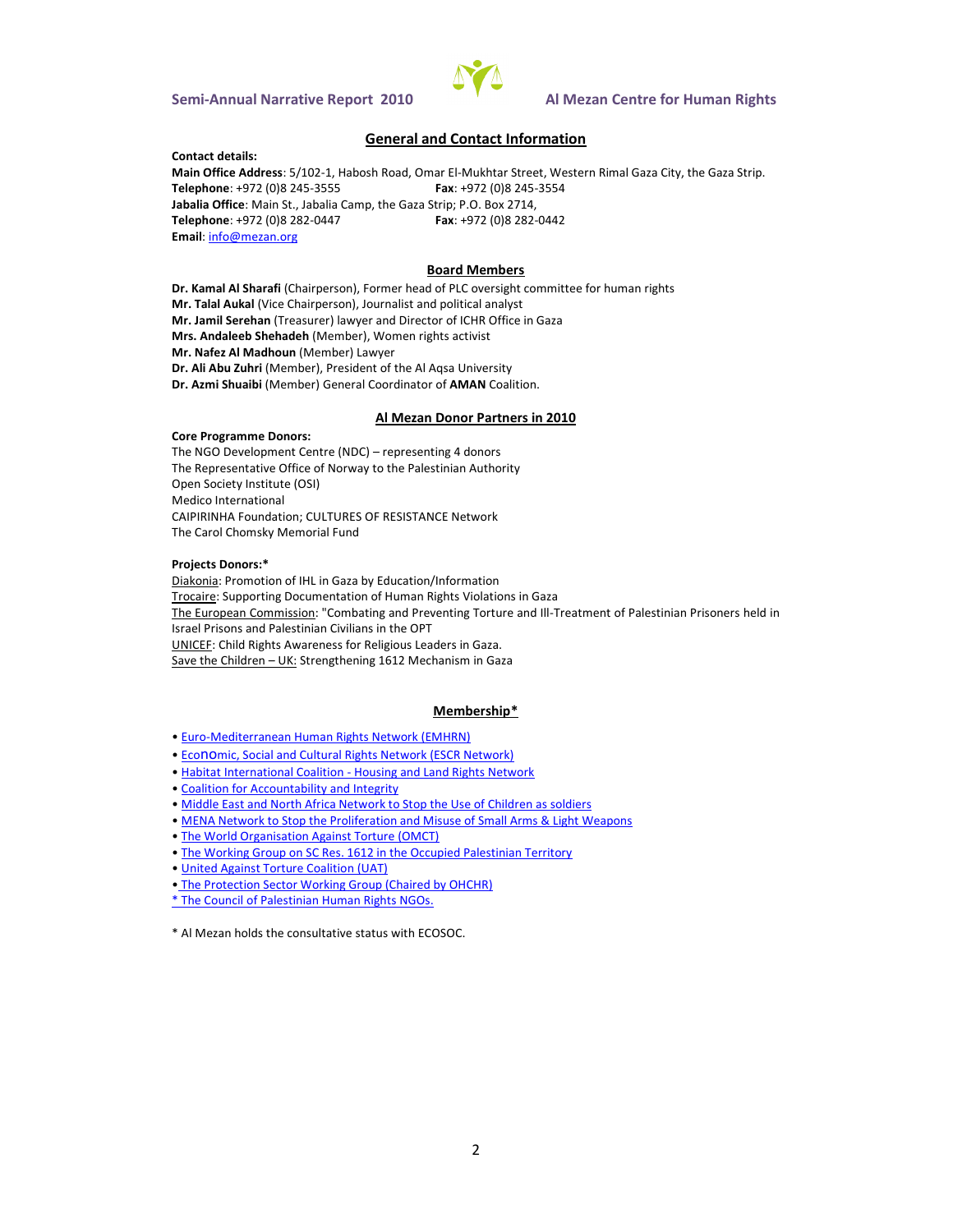

# **Table of Contents**

|                                                                  | 4  |  |  |  |  |  |
|------------------------------------------------------------------|----|--|--|--|--|--|
|                                                                  | 4  |  |  |  |  |  |
|                                                                  | 5  |  |  |  |  |  |
| 1.1.2 Violations of human rights by Palestinian non-state actors |    |  |  |  |  |  |
|                                                                  | 12 |  |  |  |  |  |
|                                                                  | 13 |  |  |  |  |  |
|                                                                  | 13 |  |  |  |  |  |
|                                                                  | 24 |  |  |  |  |  |
|                                                                  | 28 |  |  |  |  |  |
|                                                                  |    |  |  |  |  |  |
|                                                                  | 31 |  |  |  |  |  |
|                                                                  | 33 |  |  |  |  |  |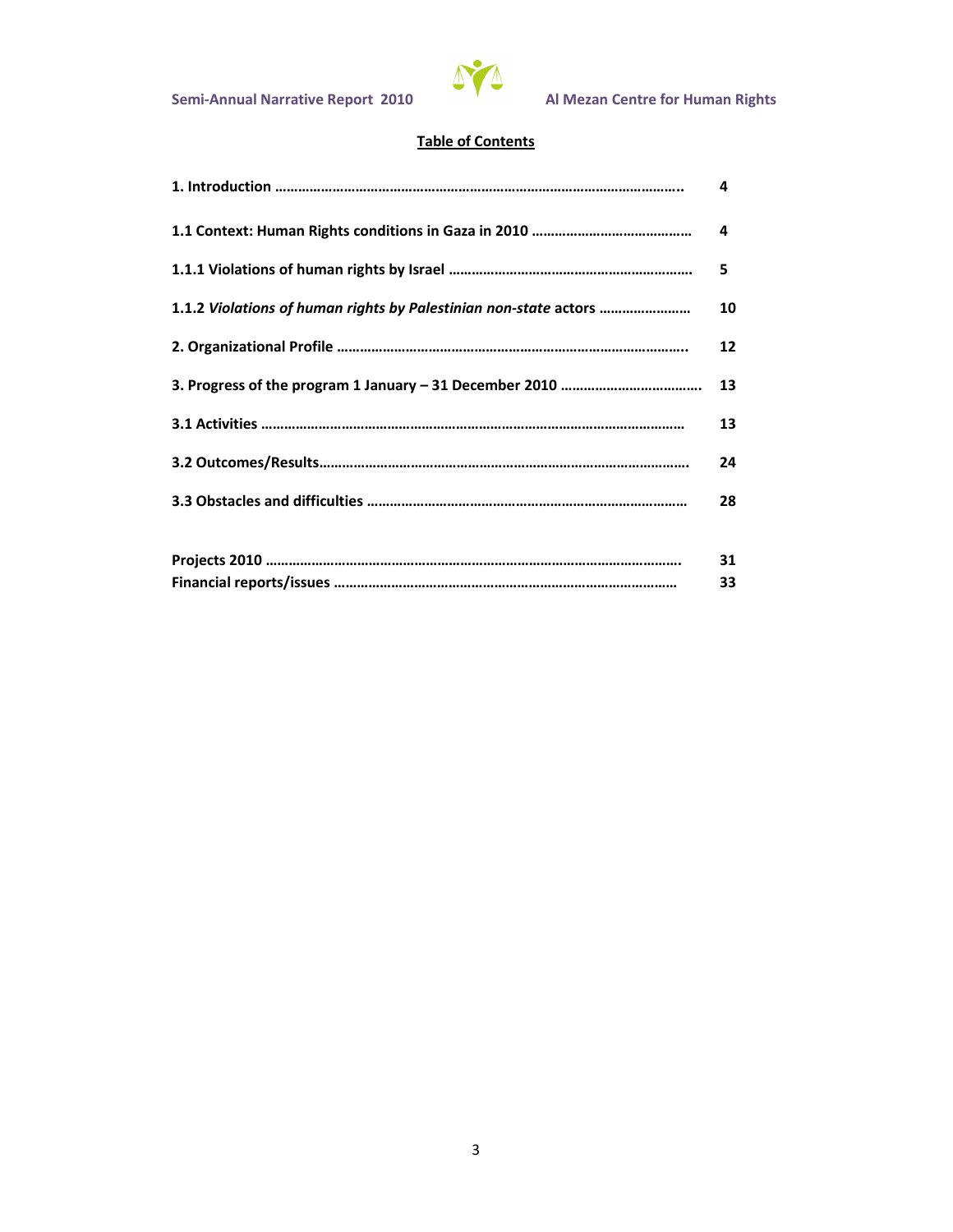

Al Mezan Centre for Human Rights (Al Mezan) presents its annual narrative report for the period 1 January to 31 December 2010; the second year of the Centre's 3-year program strategy 2009-2011. The report briefly provides developments related to the human rights and living conditions in the Gaza Strip, and generally the occupied Palestinian territory (oPt), in 2010. It then describes the progress in the outcomes and activities as per the Annual Plan of Action for the year 2010.

The presents separate sections on the results, activities, and challenges. In order to maximize transparency, the report also provides brief descriptions of the projects that were partly or completely implemented in 2010 for the attention of the partners who support the core program. The report ends with financial notes. Financial statements for 2010 are annexed to the report.

## **1.1.Context: Human Rights conditions in Gaza in 2010**

In 2010, the human rights situation in the occupied Palestinian territory (oPt); including the Gaza Strip, continued to be affected by a number of main factors that produced serious violations of international human rights law (IHRL) and international humanitarian law (IHL), but also – where relevant - Palestinian law and Israeli law, by all the concerned duty-bearers. These factors are:

- Israel's continued effective control of oPt; including the Gaza Strip, which represented the main source of human rights and IHL violations in Gaza. Israel continued to impose a tight blockade that caused severe deterioration of the socioeconomic conditions and restricts access to vital services. In addition, the Israeli army continued to carry out military operations that systematically violate IHRL and IHL. The illegal settlement activities and imposing Access Restricted Areas (ARA, which includes a buffer zone on the land and a fishing zone in the sea) continued to cause forced displacement of the Palestinian population.
- These acts have created a negative atmosphere that made the prospects for a just peace more distant. This reflects continued denial of the right to self-determination for the Palestinian people. In itself a human rights, self-determination represents the only possible path for Palestinians to create a sustainable environment conductive and protective of human rights and development.
- As the efforts to renew the negotiations between the Palestinian Authority (PA) and Israel continue, international community continues to lean towards favoring relaunching of the 'peace process' over ensuring respect of international law.
- In 2010, Israel and the Palestinian authorities reported to the UN Secretary General on the progress of their investigations into the suspected commission of war crimes and crimes against humanity during and around Operation Cast Lead. However, as indicated in the report of the UN Human Rights Council's Committee or Experts concluded that the Israeli authorities, while capable to, are 'unwilling' to enforce the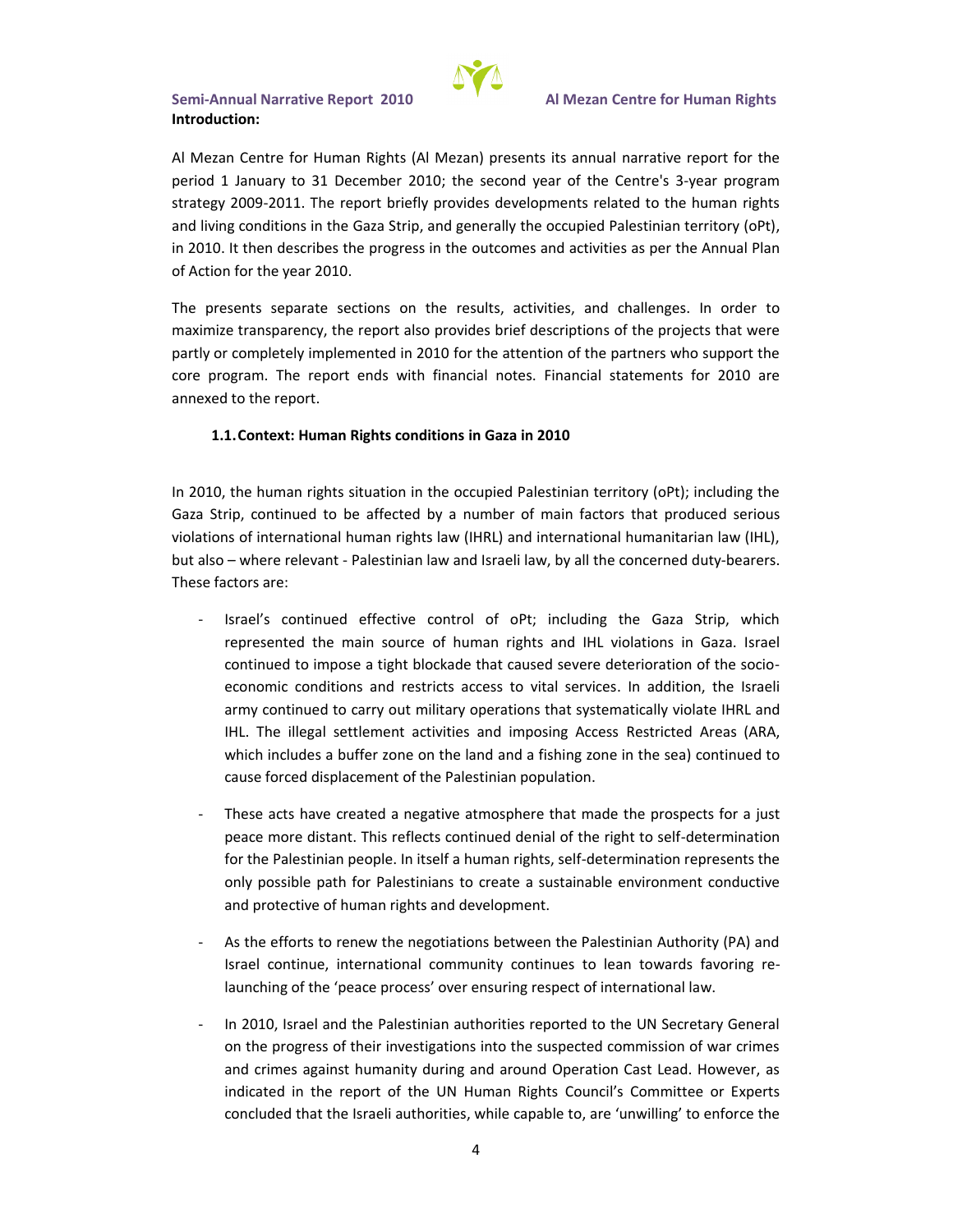SemAinnual Narrativ 260 ROE port Al Mezan Centre for Human Rights availadbolen esituistice and acconuenctheabhi $\frac{1}{2}$  StM whisile the Committee praised the genuine progress of the investigations by the Gaza authorities for failing to comply with the relevant international standard standards. Gaza standards. In thereforent $\dot{\mathbf{a}}$  as the crease theo strengthen international mechanisms to  $\mathbf{a}$ of jusatincole, at the sapmashtifmore, accountability measures to be p domestic Mailtyhout enforcement of domestiaccoanudntian bile inthyational  $m$  echanisms wolth ovied path of his internationabl rilmanowal biovestice to victims op revent under altions , only expected to see similar patterns of  $\alpha$ violations assituation of conflict continues.

Anas Saleh,-year 20 Gaza resident, d January 2011 fro disease in Shifa Gaza. Although t was in a critical condition, which to the Israeli a Israel prevented Gaza fo $s$  a viifreg medical treatment. The contract of the contract of the contract of the contract of the contract of the contract of the contract of the contract of the contract of the contract of the contract of the contract of the contract of the

- The internal poliwiid altswooli Palestinian goverenm ts in Gaza and the West Bank, main source of human rights violation  $2010$ , and seems to continue in the soc A set of human rights violations th intrinsically motivated by this split do to end without endintosethe Tshpoliste includemong other patterns of violati arbitrary destemention disrespect of the process of law as prescribed in Palest application of abuse and torture by the

forc, ecse fiance of courth teruliengs  $c$ e wsittahn dataredfsaiof trial, interference with free movempeanstsp(binytsbRaammanibanh and confiscating passports primessGoafzrae) befox pressidony iolent interferenas sochiation ea nud fassem AblMezan believes that a gre deal of human rights violations committed by Palestinian disappear if the phis lot is all therefore, efforts must be directed at  $\alpha$ it.

The follot working ction provind bere details and cases about the main human rights violations in Gaza during 2007.

1.1.1. Violations of human rights by Israel:

The right at nodliif retegrity of the body

ð· Killing and 7**aPaless**tinians were killed by the 2200 Frein 2010. O civilians; inclew dinnagn fainvoethildrenlea As 2155others were injured from IOF fire;417cobiluddrinen. The victime is a wee rs who own land

 $1$ Se $\mathbf R$ eport of the Committee of independent experts in international hur rights laws to monitoam and to masseiscs, legal or other proceedings undertaken the Government of Israel and tanea Plabelstion ibimesiadte,

 $http://www2.ohcłsh./dragdėens/lhircouncil/docs/15session/A.HRC.15.50_AEV.$  $\sqrt[2]{P}$  Please note that this point is a concern both with relation to Israel, the internally, with relation to the Palestinian authorities time Gaza and the Prime Minister Ismail Haniyeh: Calling for immediate commencement of compliance with UN GA Resolfiontion  $\partial f$  ( $\partial R$ ) and  $\partial f$  and  $\partial f$  are  $\partial f$  about  $\partial f$ regard.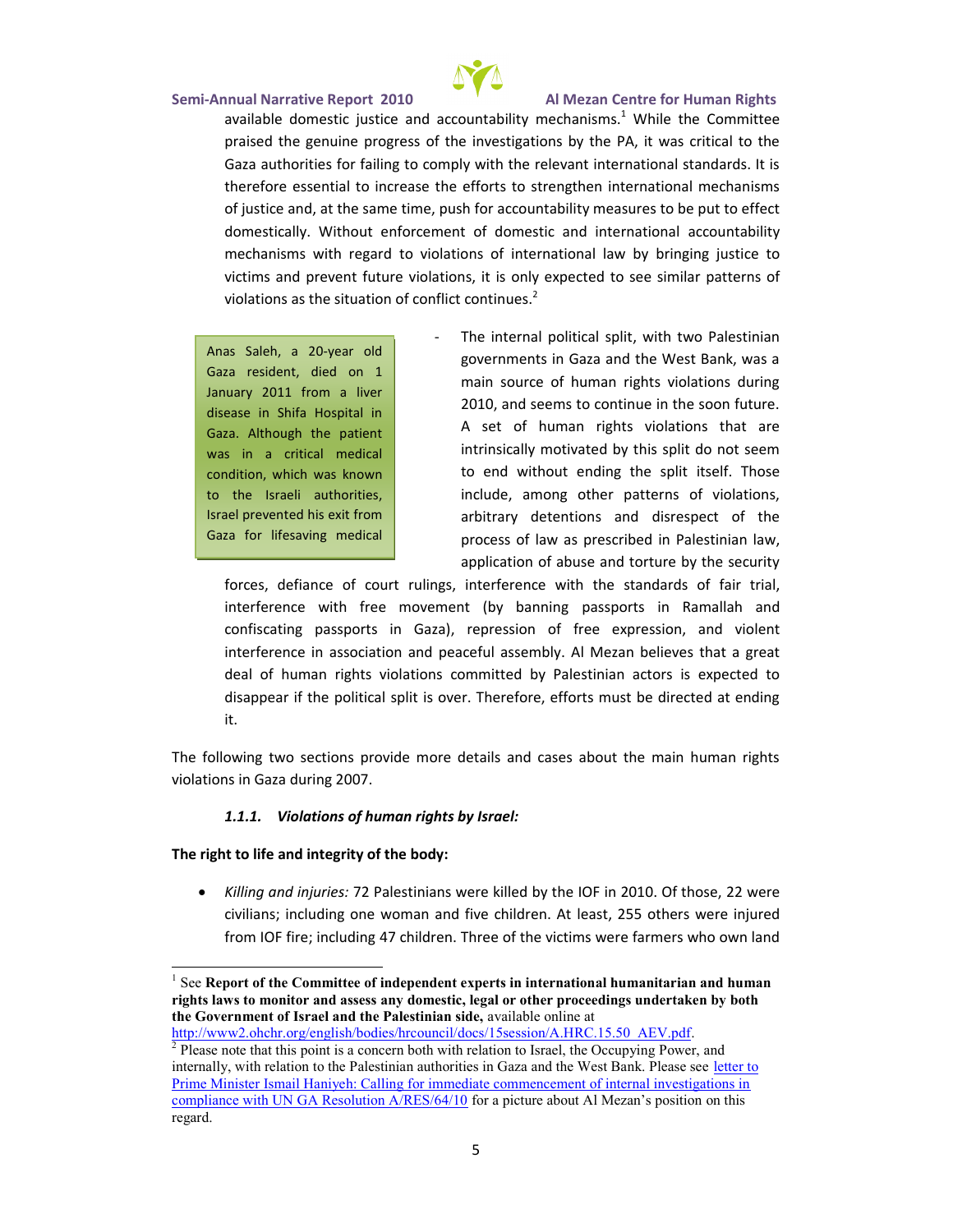

in the ARA. One was a fisherman who died when IOF opened fire at him when he was on a small fishing boat in the sea, where Al Mezan monitored 49 IOF attacks on fishermen, resulting with the above-mentioned killing and injury of three fishermen in 2010. Opening fire inside Gaza by IOF was particularly observed in the areas close to the border between Gaza and Israel. In 2010, Al Mezan documented at least 140 incidents of firing, resulting with six civilian casualties; including two children and one woman. Another 94 civilians were injured; including 22 children, four women and five elderly men.

 *Death due to preventing access to medical care outside Gaza:* Four Palestinians died in 2010 because of delaying of rejecting their permits by the Israeli authorities. Of them two were girls and one woman.

On Wednesday 30 June 2010, the IOF arrested Usama Anwar Ismail Subuh, 23 and from Rafah town, and transferred him a prison in Israel. He went to Erez on his way to the Musallam Ophthalmic Specialist Center in Ramallah, the West Bank, to have a cornea transplant. At approximately 8:15am on Wednesday 30 June 2010, he and his father arrived Erez crossing. The IOF separated him from his father. Four hours later, the IOF informed the father that his son had been arrested and transferred to another place.

 *Rubble and scrap collectors:* during 2010, the IOF fired at civilians collecting rubble and scrap 107 times, killing one child, 16, and injuring over 100; including 22 children. Another 43 rubble and scrap collectors were arrested by the IOF; including eight children.<sup>3</sup>

**Forced displacement: property demolitions:** 53 homes were demolished by IOF in 2010. In addition, an area of 32,850 dunams of agricultural land was razed.

- a. *Demolitions in the ARA:* Eight homes were destroyed in the ARA during 2010. 102 people were affected by these demolitions; including 30 children and 32 women.
- b. *Aerial attacks:* All of the 53 homes were destroyed or damaged due to Israeli aerial attacks in Gaza, affecting 647 people.
- c. *Reconstruction of homes in Gaza:* Little progress was achieved in 2010 in re-building the houses and public facilities that were destroyed by IOF during the past few years; especially during Operation Cast Lead.<sup>4</sup>

**Detention, abuse and torture:** the IOF arrested dozens of civilians from Gaza during 2010. Arrests took place during IOF incursions into Gaza; including rubble collectors as mentioned above, in the sea (fishermen) or as people were at Erez Crossing for interviews or to cross

<sup>&</sup>lt;sup>3</sup> See Fact Sheet: **Rubble and Scrap Collectors: Deliberate Attacks and Lack of Protection** for more information on this issue.

<sup>&</sup>lt;sup>4</sup> See for example <u>'Brief Report on: On-going Displacement: Gaza's Displaced Two Years after the</u> War', Gaza December 27th 2010, for information about the reconstruction of houses.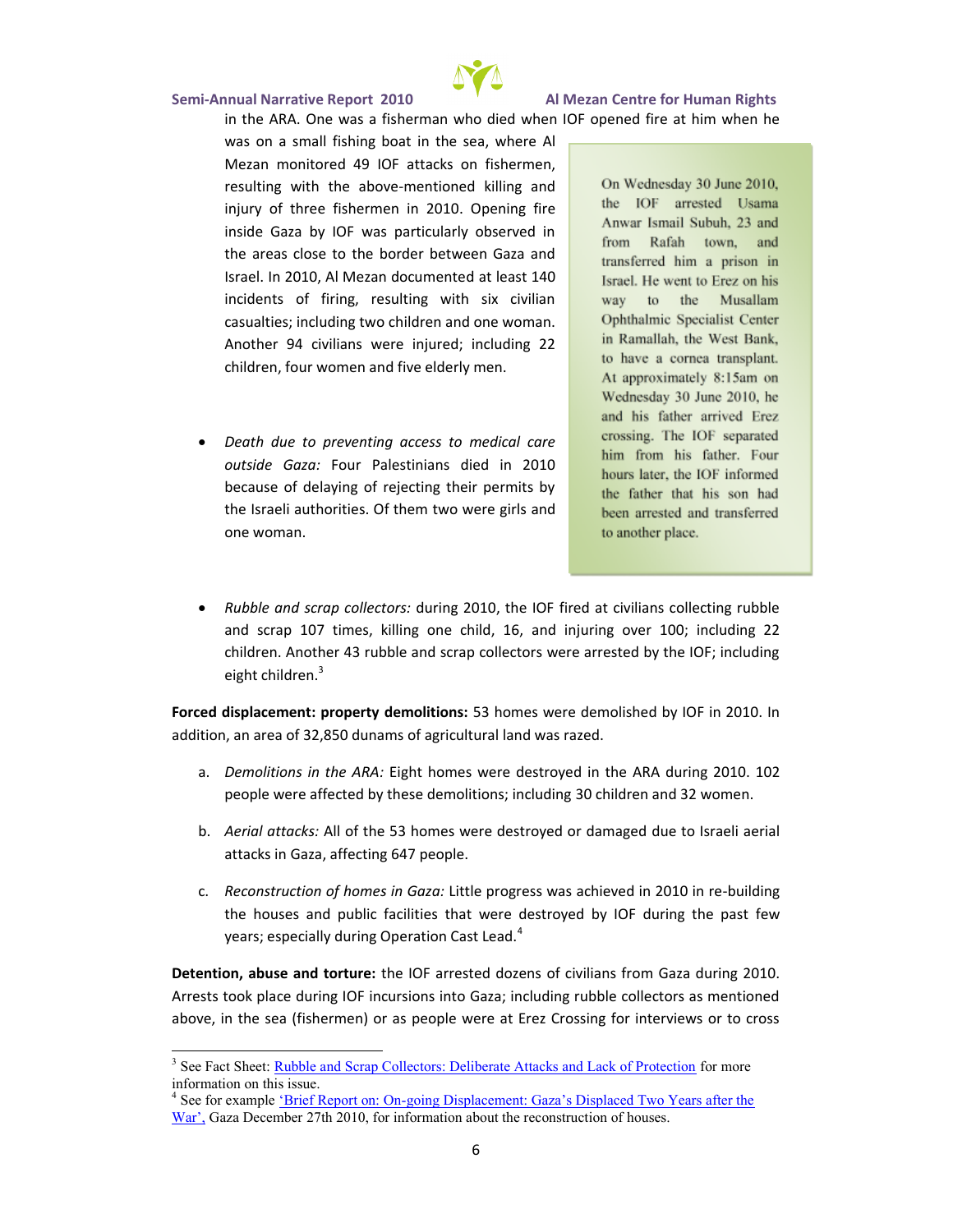Sem-Ainnual Narrativ2e0 ROeport Al Mezan Centre for Human Rights into Is<sup>5</sup>rAalelMezan received reports t**hractm thtehye wearteimas**bused and/o torture dotoreover, Israel continued the application of the Detention of  $\mathbf{C}$ Combatant which the Israeli Supreme Court deemed as in conform Basic Law, deriving criticism from the Human Rights Committee.

The block Schez Funte Israeli blockade on Gaza coW thin inne bunden through 20 Israel, under heaviynt**el**implaotmicantiad pressu**riebe aragintee old cteaa**, dthe population is still suffering from shortages in basic items; incl andequipmenthe restrictions on people movement remained in vulnerable guobpas patients a Mobretowoderents. Iockade had serious implications on the human rights and humanitarian conditions f includes:

- Housinagnd forced displacement in the prevented any signi reconstruction of G and G and a construction of  $\alpha$  and  $\alpha$  and the sustained total or aftermath of years of extensiveM chroenoveed, enthole it construction sector has been on full in cheapte from Gatta the blockade.
- Water and sa $\overline{\mathbf{m}}$  blockade; eskpecida/low lace delays of permitting and  $\mathbf{m}$ equipment and construction materialism pratoriale axist exact onlinued to deteriorwatated rand sasnitulaatticom in het adazanial of Palestinians acc to wa**te**presenbtrse aa offiHRL, namely nosblui**g a**leir th<sup>8</sup>eWli**C**CPR.  $90\%$  to  $95\%$  of Gaza s aq $\frac{9}{4}$ ifiewe $\frac{3}{4}$  and water and sanitation  $\frac{9}{4}$ sector represents an imespine enally ead the broken sanitation the main source of contamination.

http://www.meg/aen/messege.php?view=homesen  $8$ See supra, Note 4..

<sup>5</sup>See for example

[http://www.mezan.org](http://www.mezan.org/en/details.php)/en/details.php?ird=pla0t409&ddoba&rid=depdnBi&id2=9&id2=9&id2=9&id2=9&id2=9&id2=9&id2=9&id2=9&id2=9&id2=9&id2=9&id2=9&id2=9&id2=9&id2=9&id2=9&id2=9&id2=9&id2=9&id2=9&id2=9&id2=9&id2=9&id2=9&id2=9&id2=  $p = c$  enter

 $\frac{6}{6}$  See Human Rights Committee, CoChQCPuRd/iQidgl SOFto/sQQ20011/Q&tions

<sup>7</sup>For statistics on home demolitions in Gaza, please see

<sup>&</sup>lt;sup>9</sup> Sebettp://www.ewash.org<u>/en/?view=79YOcy</u>0nNs3D76djuyAnkDDT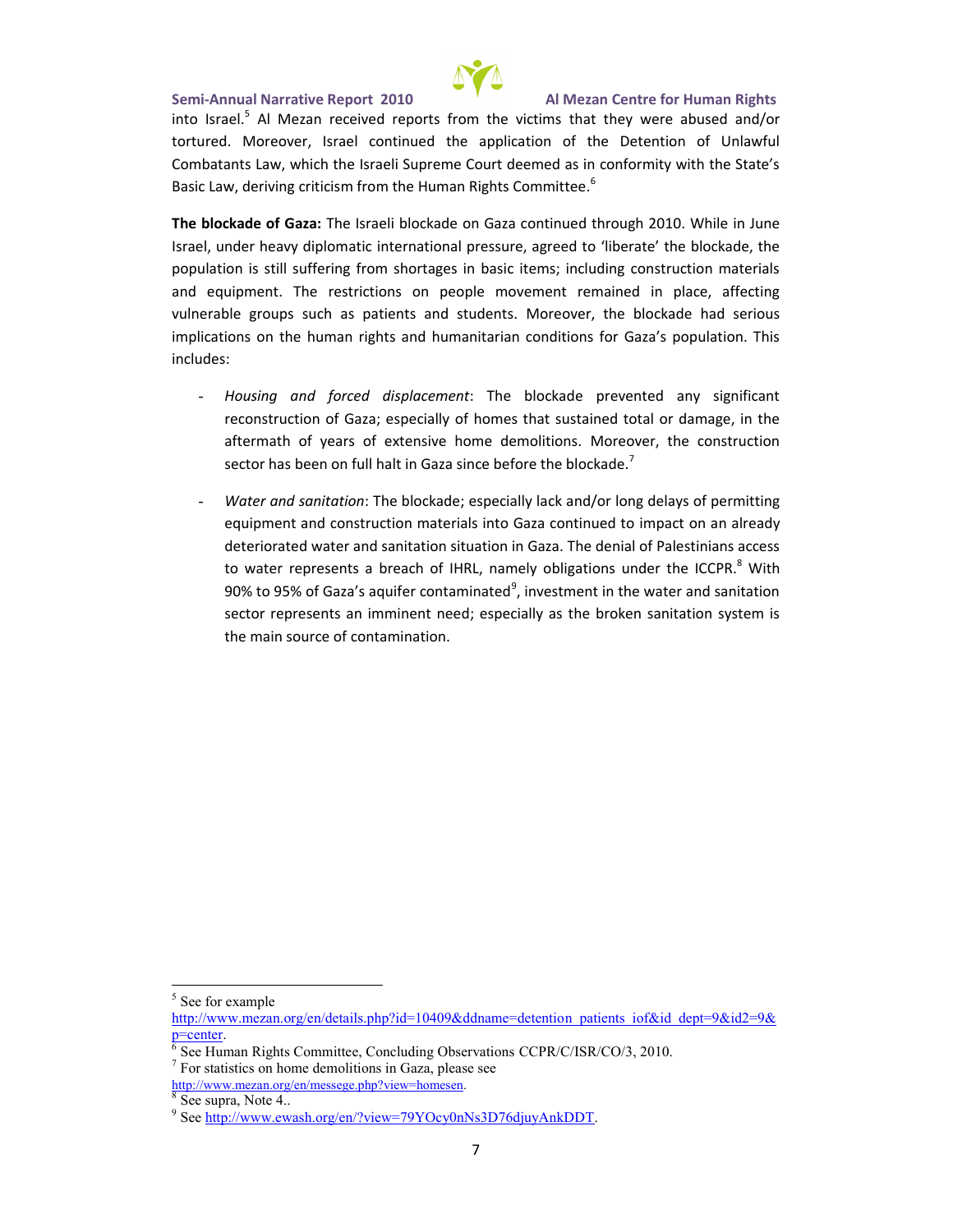- Health Ccess to health is seriously hindered by the blockade of nGaddition t the water/sanitation  $p$ above, which h**a**ffreight to health, srae tontinued to restrict the emterglical  $m$  aterials equal  $m$  enterproper mentent into Gazadespitan improvementisinar tha e prohibition remains in bringing into Gaza cert of medical equainponoment  $\overline{\phantom{a}}$ whicX-ray machines/mate radioactive materials radiotherapy -**&nd seans** for cancer patients, equipment with egrepie surgerand catheterizat Moreovergstm of the  $5$ medical facilities (15 and  $41$  clinics) damage Gaza Strip during Oper Lead have not yet been to good workin $d^0$  or  $M$ oreovtehre, blockade res  $p$ eople s  $q$  access the tagre he outside Gaza; includ Palestinian hospitals in Bank.
- Fisher Rey strictions in the continue to harm fishind in  $G$ aza with the IOF imposing a-nathutemeaile permitted zone, fred violently. As  $a$ aboresult,



65,000 people whose income depends on fishi $h^1$ g activities According to Al Mezan s documentation, the year 2010 saw against fishermen in the sea. Those include 43 cases of IC boatkilling fone ermannd injuring three; and 6 incidents of fishermen; in which 26 persons were arrested by IOF; incluc

 $^{10}$ See Physicians for -Hsuran eaRnespRliyghtos the CoTmunnkiesIsion on the, Flotilla Raid October 2010, availatble / bm www.phr.org.il/default.asp?PageID=190&ItemI  $11$ F[or details, plea](http://www.ewash.org/en/)se GaeaFacth&hmeth: Life with Poverty, Harassment an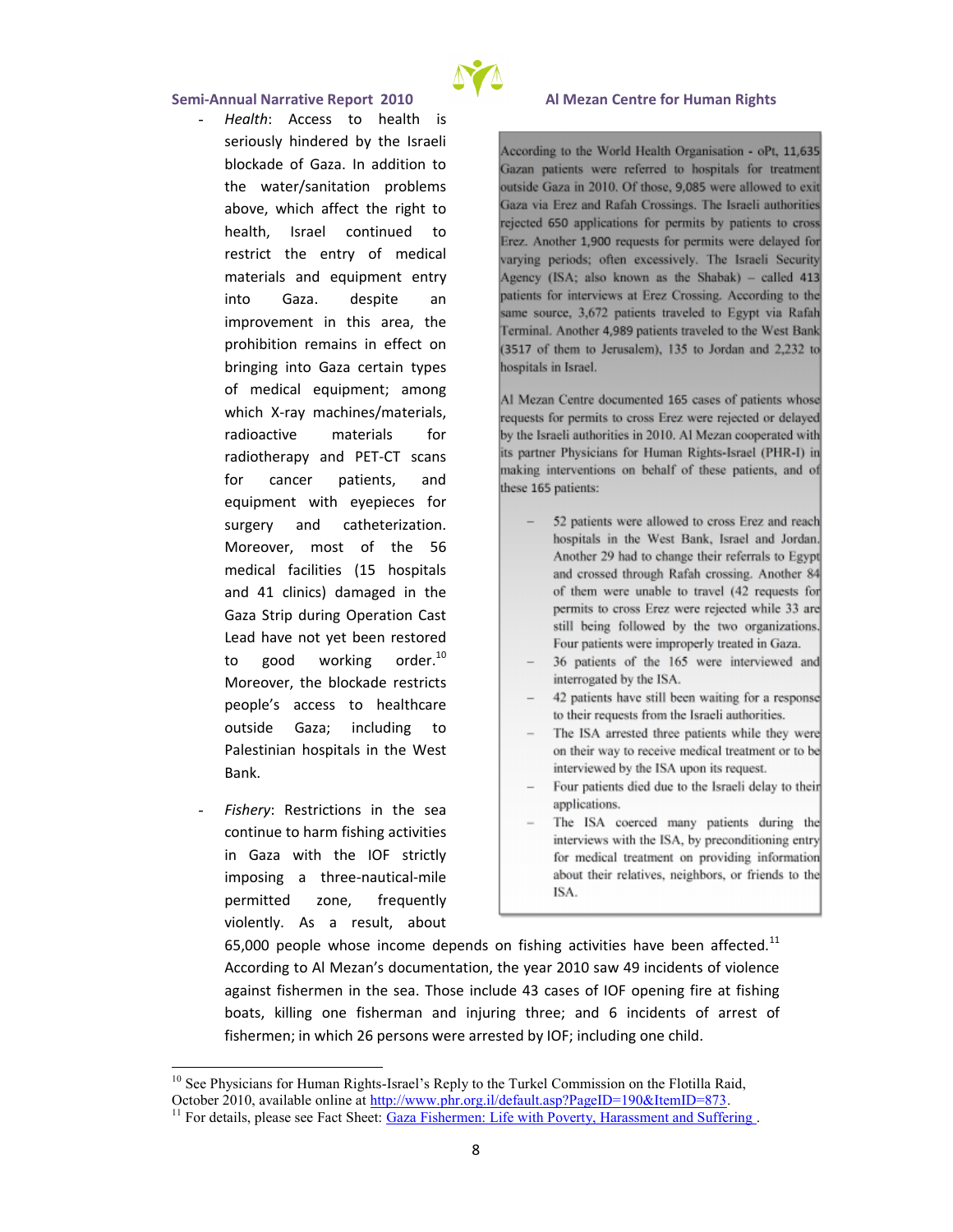- Economic a: $\bar{c}$ The itime as in economic activities shinds determined by the he blockade, with a  $6e$  coted tubre bad nning various materials such as seeds, plastics and equipment. While there was an improve limited amounts of strawberries and cut flowers were allo external markets. With the foll alrocions in the index the capacity of the  $\mathbf c$ to process eaxolpe-oquate-hig situation is expecteTdheto continu commercial sector also continued to suffer from the bans or to Gaza as well as the low capancoity pooint the one only brow heish commodities are allowed into Gaza.
- Poverty and une:mApdocymodeining to the most recente UNSCO re unemployment rate also increas for  $\sin 3\theta$  . G  $\sin 3\theta$   $\cos 2\theta$  ter 2010 to 40.5% in  $^{\mathsf{d}}$  qhuear3er of  $^{\mathsf{d}}$ 2TO hildpoverty level has also remained one of highest in the world, particularly among refugees, who make up a population. According to the same source, more families (7.59 extreme poverty line by  $f$  he untum to  $20$  the  $3$
- Living conditibonbslockade also continued to affect Palestini Gaza. Shortages in cooking gas, dirnking water and electric 2010, with serious shortages in electrcity sumpfplyhedue to th blockade and PPadesstinian differences.
- Underground tunnels hlann (2e0st 8Paleis trians died due to tunnels related incidents. Most of those dies when tunnels collap  $incid$ enhos weveeghdtied doueaitrattacks by IOF on Tunhnele sunnels continue to bring into Gaza comodoities that are banned or controlled crossings; especially agriculture materials, fuel generators and constru<del>ld</del>aivoim gmantleonwiaelds.for larger amounts ar items of consumor goods intsora Getahzea tunharmoneulogh deacreased in number as well as in capacity, which indicates that this er blockade is lifted fully.
- EducatEodnu: cation lui**s** nioned by the blockade in various ways. T education is affected by the prevalent poverty in Gaza. El children at schools Many momes bested schools cannot be built d the lack in cnstructMooremoarteer, is Plalestinian students from  $G_i$ category, are not allowed to study in the Palestinian unive i.e. in their  $\circ \sqrt[4]{n}$  country.

 $12$ See UNSSCo. Gioeconomic Report, Dpeage em 4, e a  $220$ ila0 ble online at [http://www.unsc](http://www.unsco.org/sr.asp)o.org/sr.asp .

<sup>13</sup>See for e<u>xhat mpp l'éw ww.mezan.org/en/details.php?id=10600</u>&ddname=&id\_  $14$ SeeStudents from Gaza: Disregarded VitheinGesazof Estmainel A SRieepgoerto.bn Israel's Prevention of Gazan Students from Studying at the West Bank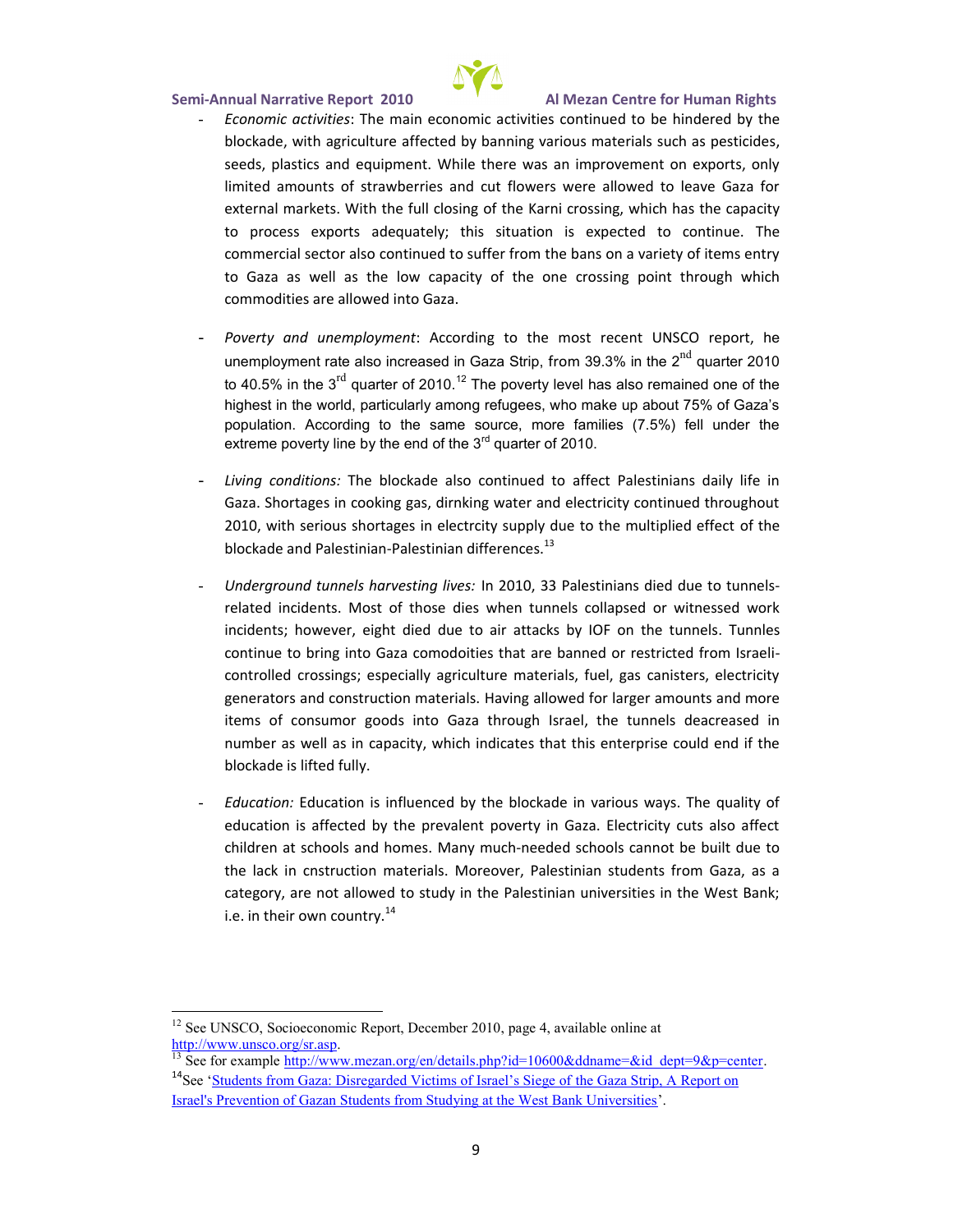

## *1.1.2. Violations of human rights by Palestinian non-state actors:* This includes the Palestinian Authority's Ramallah Government and the Gaza Government

On Wednesday 29 December 2010, the Gaza Government's internal security apparatus summoned seven Fatah activists to its office in Deir Al Balah town, in Middle Gaza district. They were kept for hours and then instructed to appear at the apparatus's office on 30 and 31 December 2010 and 1 January 2011. On 26 December 2010, the same apparatus summoned twenty Fatah activists and members in Rafah town, south f the Gaza Strip. Some of the summoned persons were released in the evening on the same day and others were released on the next day, while four remained in detention for days. On Wednesday 1 December 2010, the same apparatus summoned 17 Fatah activists in North Gaza district. They were blindfolded and some were interrogated. They were released

in the evening, but many were

- *Political/arbitrary detention*: Politically-motivated detentions increased in Gaza and the West Bank in 2010. These detentions do not follow the due process instituted in Palestinian law and violate the relevant human rights standards. During 2010, Al Mezan followed 102 cases of arbitrary detention in Gaza; however, the number of this kind of cases is much higher. In one case, a brother was arrested and kept in detention for several days until his brother surrendered himself to the police. In another case, a son was detained and his family was informed that his father had to surrender himself to the police. Seven complaints involved arrests of persons because of their participation in demonstrations. Moreover, the Internal Security Apparatus in Gaza summoned hundreds of persons in Gaza, mostly because of suspicions that they were involved in political activism. One of those was a woman and one person was summoned because his brother was wanted.
- *Torture and other forms of cruel, inhumane and degrading treatment* of Palestinian citizens by Palestinian police and other security forces. During 2010, Al Mezan followed received complaints against alleged torture and ill treatment. Moreover, Al Mezan received complaints 49 complaints from families whose members were arrested but they were not able to communicate with them, know where they were detained or could secure lawyer representation or visits to them. Al Mezan also received complaints about detaining persons beyond the limits determined by the law; including persons whose remand was not

extended duly and others who courts ruled that they be released. asked to appear at the

Juvenile justice: Juvenile justice suffers from built-in problems in the Palestinian law in force as well as in its implementation. Many juveniles do not benefit from the safeguards introduced by the law; e.g. not to be mixed with adults, not to be abused or ill treated, and to be transferred from police stations to specialized facilities within 24 hours. During 2010, Al Mezan received complaints from the six families of juveniles or juveniles in detention concerning children detention with adults or delays in transferring them to the designated institution.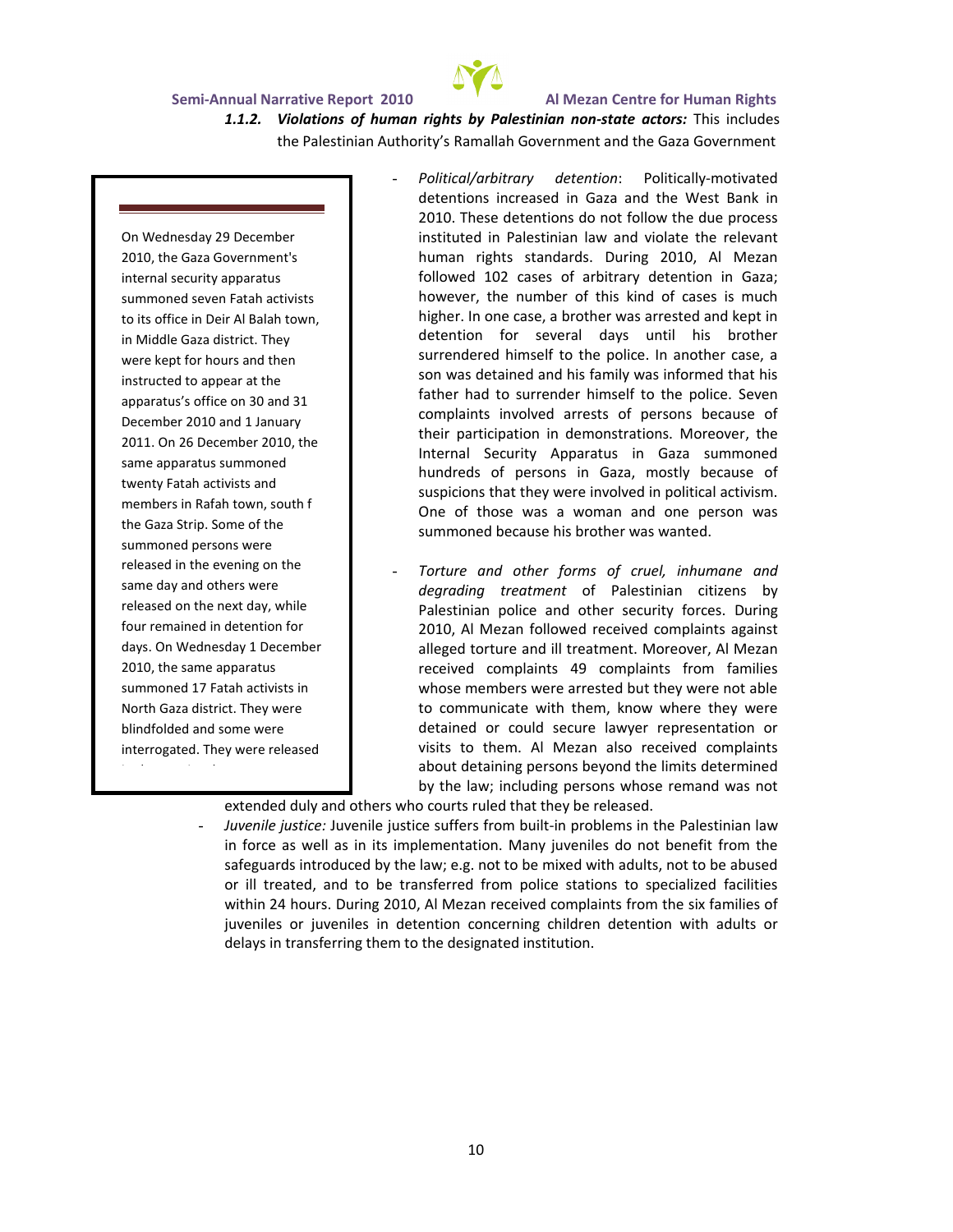- Free expression and peaargee-frountique saemached noon final para, where political growin show iety organizations continue to be unlave with by the a u<sup>5</sup> t Phublic protests we ced with poloiche vaind beunsce occasions and participants were beaten and boved rrested.

complaints from ten organizations concerr interference with them.

- Freedom of m:drvoemniqean.ltflye  $m \, o \, v \, e \, m \, e \, p \, t \, o \, l \, s \, l \, e \, m \, a \oplus i \, a \, z \, d \, a \, e$ differential troefapmeebpyteth two Palestinian govern and Ramalbarhs. on Ps from G apply  $f$  or  $p$  as  $s$   $p$  of  $r$  tesquently rejected; including pati access to healthcare In

On Tuesday 30 November 2010, a force police, the Department of Societies Se the Ministry of Interior closed the mai Sharek Youth Forum office in Gaza cit director of the Department of Societies which is part of the Police Investigation informed the persons who we e presen Sharek office of the order closing Sha order was issued by the Publ c Prosec Office in Gaza.

2010, Al Mezan received eight complaints from persons whose movement was robstricted; six passports from Ramallah and two were not allowed to t authori*f*uesording to Al Mezan s information, dozens of peop passports by the Ramallah Government, and hundreds h confiscated by three essen confirmed for a range overnment during 2010.

- Death senThecGaza Government executed five death senten despite the lack of presidential approval of the sentences, law. The Ministry of Interior in eCxarzatiaonmsoucrocueld bleacarries legally according to their interpretation of the law, whic executions could occur in the future; especially as courts in to death on several occasions in 2010.

<sup>&</sup>lt;sup>15</sup>See for example

http://www.mezan.op $\phi$ <sub>i</sub>/ee?nidd=e1t@a2l6s0&ddname=&id\_dept=9&id2=9&p=center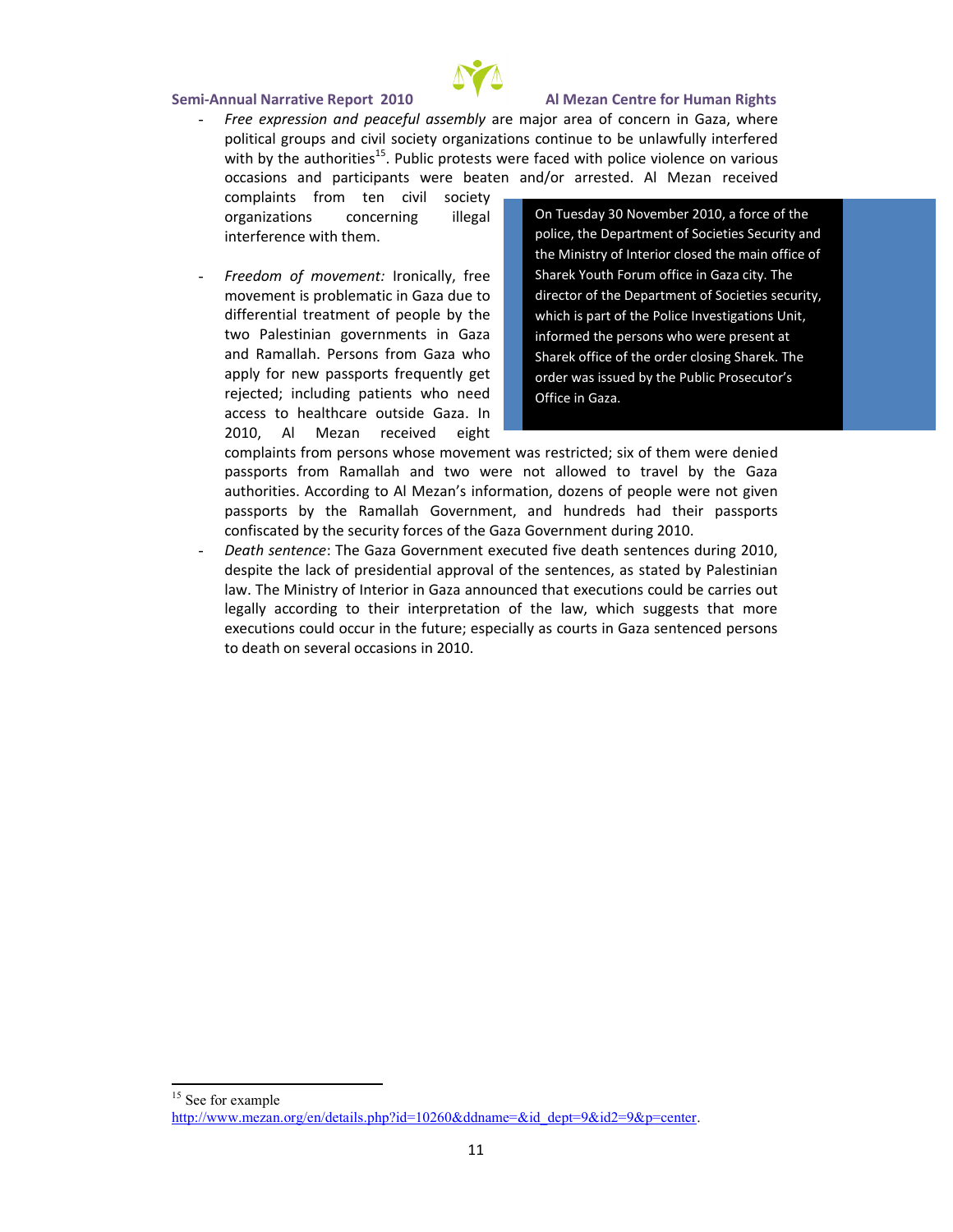

### **Mission**

Al Mezan's mission statement remains valid. Changes to the mission, as made in the 3-year Program Strategy 2009-2011, are concerned with its wording and expanding the scope to include gender perspective. Al Mezan has declared its mission to be: *"to promote respect and protection for all human rights; particularly ESCR, in the Gaza Strip as part of OPT throughout research, legal intervention, advocacy and awareness with a sound combination of professionalism and community participation. Our guiding principles include equal human worth, equal respect of all human rights, individual and collective, as enshrined in international law and jurisprudence"*.

### **Vision**

Al Mezan has declared its vision as:

*We envision a Palestinian free, sovereign society where all women, men and children enjoy the benefits of social justice, human rights, the merit of the rule of law and good governance fully and equally.*

### **Goals and Objectives:**

The Center's goals can be stated as follows:

- To promote and protect human rights in the OPT and especially in the Gaza Strip with a focus on ESCR.
- To work towards the realization of Palestinians' individual and collective human rights, including the right to self-determination through the channels of international law.
- To enhance democracy and citizen participation in the OPT and press towards good governance that respects human rights.

The organization's general structure will remain as it is in 2008. The Center will work throughout its five units, which are:

- 1. Administrative Unit (Admin Unit)
- 2. Field Work Unit (FWU)
- 3. Legal Aid Unit (LAU)
- 4. Training and Mass Communication Unit (TMCU)
- 5. Technical Assistance and Advocacy Unit (TAAU)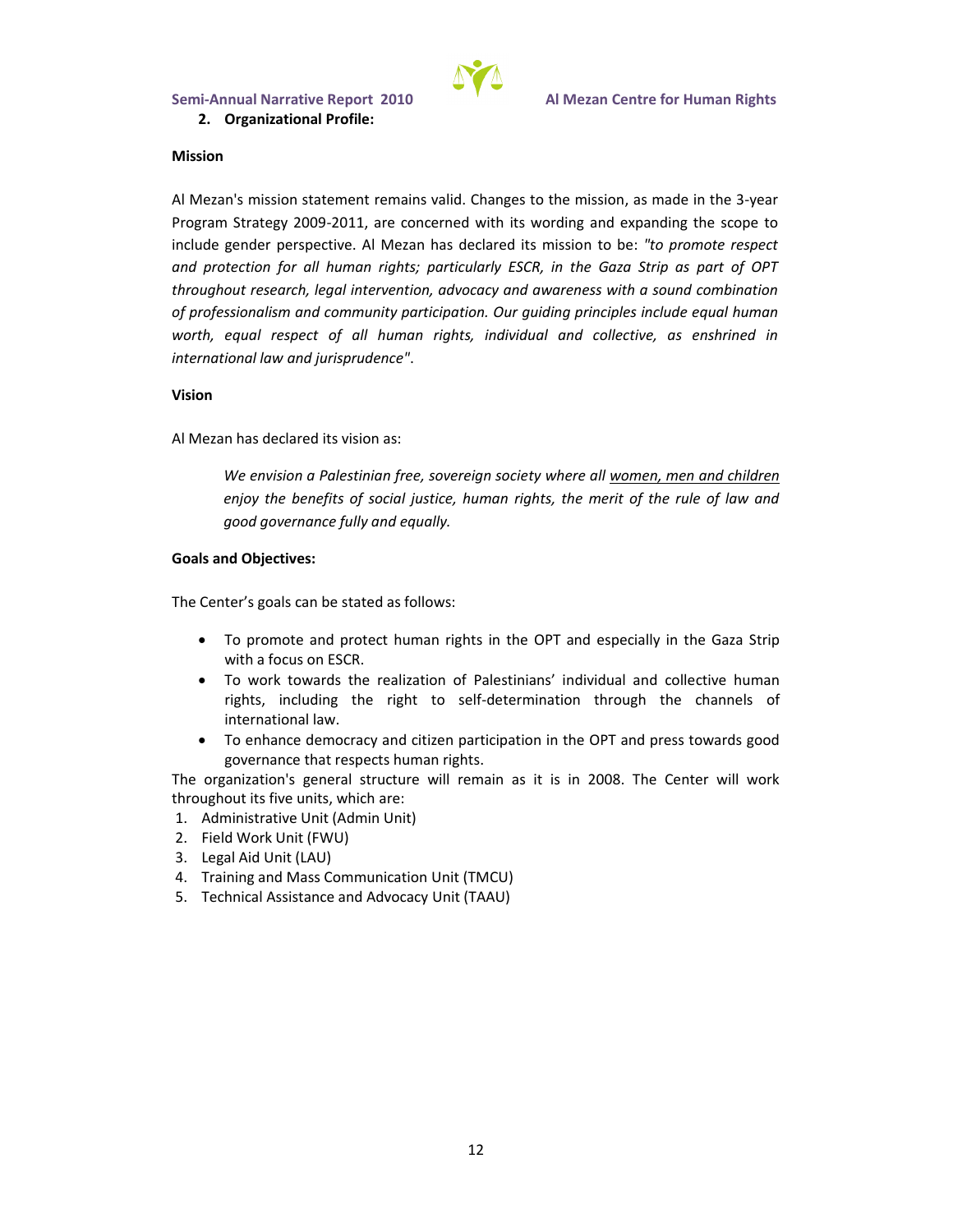

### **3. Progress of the program 1 January – 31 December 2010**

#### **3.1.Activities:**

This section provides information on the progress of the activities conducted by Al Mezan Centre for Human Rights (Al Mezan) during 2010 as per the Annual Plan of Action 2010.

### **Activity 1: Adequate resource management, internal communication and monitoring, and sustained capability to pursue its mission; and goals**

- During the reporting period, the Administrative Unit organized three meetings for the Centre's Board of Director and two for the General Assembly. Thirty-three meetings for the Planning and Follow-up Committee (PFC) and 8 all-staff meetings were also conducted. The PFC's meetings considered the units' reports and plans as well as compliance with the administrative and financial regulations. It also considered obstacles and challenges and proposed solutions.
- Al Mezan reviewed its Plan of Actions 2010, originally drafted in November 2009, in light of the developments and constraints; including the financial difficulties. It also drafted proposals for 5 projects. Overall, the Centre recruited USD 559,637 in 2010 during the reported period. Another 167,098 were received during 2010; however, those were pledges by donors from 2009. Of the former amount, USD 442,928 for the core program, USD 116,709 for projects, and USD 1,976 was a private donation.
- With regard to recruitment of staff, the reporting period saw a decrease in the number of staff members. Three staff members who were on non-pay leaves for the purpose of higher education outside Gaza ended their leaves and returned to their posts in the second half of 2010. One of those left the Centre in November. They were not replaced when they were on leave during 2010. Another five staff members who had resigned were not replaced during the reported period; including one unit coordinator. One expat project coordinator was recruited; however, she left Gaza within one month due to problems she faced in Gaza. The Administrative Unit assigned extra tasks to existing staff members to carry out the follow-up and/or activities normally carried out by these staff members. This measure was decided in light of the challenges that hampered the recruitment of all the needed funds for the full implementation of the Plan of Action. Activities were prioritized over the recruitment of staff. Another review will take place in the second half of the year in order to determine whether or not to recruit the needed staff.<sup>16</sup> More measures were also decided with regard to the 2011 budget and Plan of Action, as indicated in these two documents that Al Mezan sent to all the donors in December 2010.
- The activities were therefore affected; however, to a degree that did not affect the centre's overall ability to pursue its mission and goals; especially as the basic activities of documentation and legal intervention were not affected.
- Al Mezan still suffered a deficit of USD 87,780 for 2010. Al Mezan will seek ways to cover this deficit using available accumulated unrestricted funds, $^{17}$  as indicated in the audit reports between 2001 and 2009, which is expected to cover approximately USD 50,000. Al Mezan intends to cover the rest of the deficit from other sources; including requesting donors to provide funding to bridge the deficit.<sup>18</sup>

<sup>&</sup>lt;sup>16</sup> Al Mezan wishes to take this opportunity to express its pride with its staff, who accepted, or even volunteered sometimes, to shoulder further tasks to implement the activities. This only reflects their dedication to act on defending human rights in their community.

This amount is available from returned legal fees.

<sup>&</sup>lt;sup>18</sup> For more information about this issue, please consult the Financial Reports/Note section in the end of this report.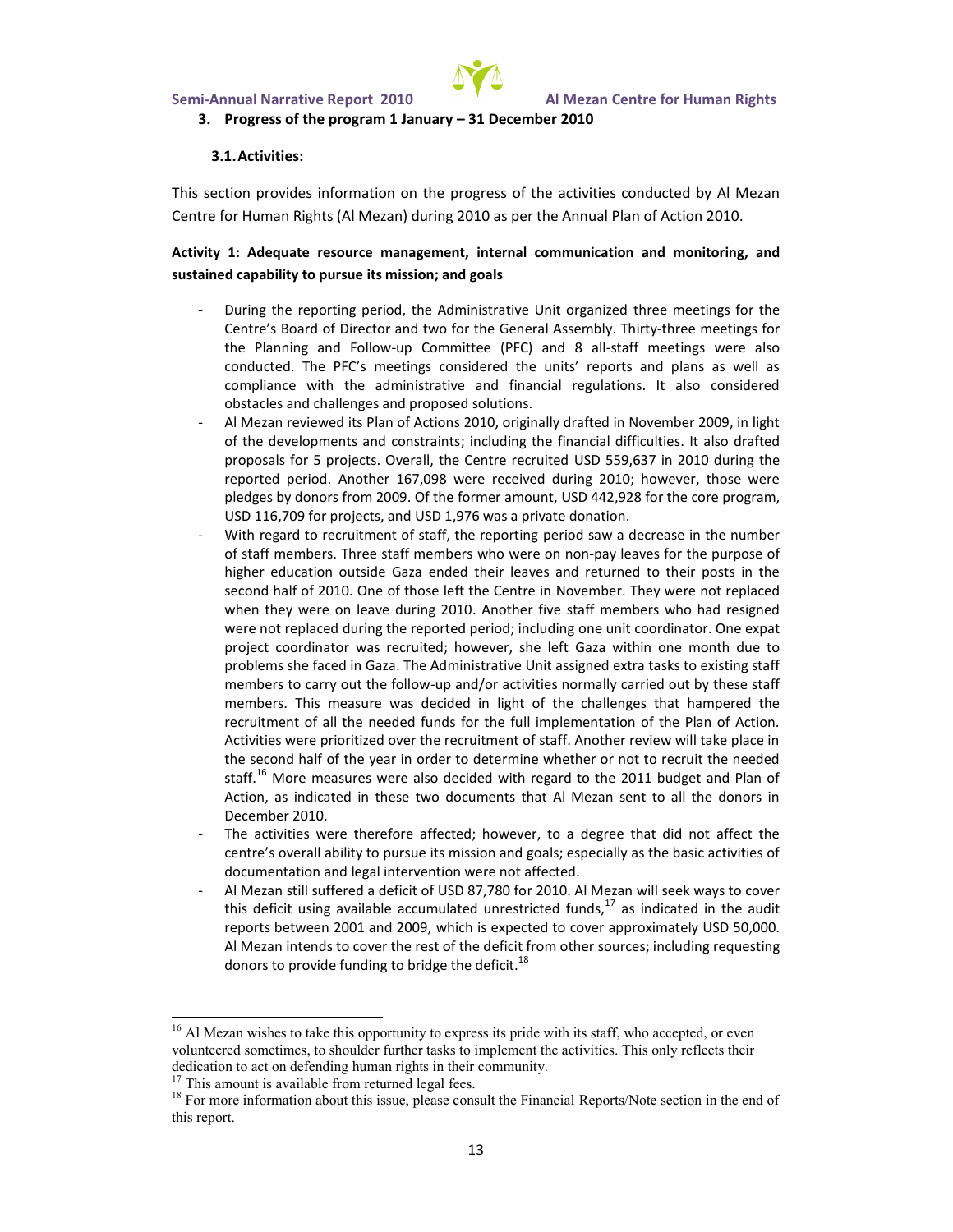

#### **Activity 2: Strengthen liaising, networking and HR advocacy domestically and internationally**

- Al Mezan was granted the Consultative Status with ECOSOC, with better prospects to engage with the United Nations and its human rights mechanisms.
- Al Mezan's Director had 95 meetings in which he met with 192 representatives of intergovernmental organizations; including the UN and EU, international organizations and diplomatic missions of courtiers concerned with the human rights situation in oPt. This includes the UN Secretary General, UN Coordinator of Humanitarian Affairs, the UN Humanitarian Coordinator, the Aide of the Arab League Secretary General, Foreign Ministers, and UNRWA Director of Operations in Gaza. Diplomatic missions included the consulates and/or embassies of the United Kingdom, France, Sweden, Norway, Austria, Switzerland, and Ireland.
- The Director also had 43 meetings with representatives of the local authorities and civil society in the Gaza Strip.
- The Coordinator of Communications and International Relations met with the German Ministry of Foreign Affairs, the Chairman of the Human Rights Committee in the Bundstag and representatives of various political parties in Berlin. He also met with the EU Spanish Presidency and the relevant EU Commission's Human Rights Desks in Brussels. He also met with the Swedish MFA, the parliament and various political parties and parliamentary groups in Stockholm. He also met with the cabinet of EU High Representative for Foreign Affairs and Security, Katherine Ashton, twice, and with the EU PSC Ambassadors.
- In March 2010, the Coordinator of Communications and International Relations addressed a conference on accountability in Stockholm (organized by Diakonia, AI - Sweden, and Palma Centre), in which also spoke Hina Jelani, the member of the Goldstone Mission, and Mr. Hans Korrel, former UN Legal Advisor.
- In June 2010, the Coordinator of Communications and International Relations took part in an advocacy mission in Brussels. The mission focused on the blockade of Gaza and was organized by EMHRN, with participation from EMHRN member BTselem and Gisha and other development and humanitarian INGOs. During this mission, sixteen meetings with EU officials were conducted.
- On 30 June 2010, the Coordinator of Communications and International Relations participated in a coordination meeting organized by Crisis Aid in Brussels. 35 NGOs discussed the problems, interventions, strategy and cooperation with regard to the situation in Gaza.
- On 3 July 2010, the Coordinator of Communications and International Relations met with another seven organizations with the Human Rights Council appointed Committee of Experts.
- Al Mezan's Director met with representatives of the Gaza Government nine times; including with the Minister of Justice and representatives of the Ministry of Interior. The meetings focused on the human rights violations in Gaza as well as the obligation to investigate and punish violations of human rights and IHL, both internally and in the context of the conflict with Israel.
- During the reported period, the Legal Assistance Unit met with officials in the Gaza authorities 56 times; including officials in the police, internal security apparatus, ministry legal advisors and prison administrations. The meetings aimed to follow on complaints brought by victims against the authorities and ensure that the complaints are dealt with properly and investigated. Some of the meetings focused on policies or patterns of violations, such as the arbitrary detention, poor detention conditions, the practice of ill treatment and investigating allegations of torture. In several meetings, Al Mezan's lawyers handed complaints concerning human rights violations to these officials.
- Al Mezan increased its work with the UN mechanisms; communicating approximately 56 complaints and/or urgent appeals on behalf of victims.
- In cooperation with human rights organizations, Al Mezan was part of eight joint letters to the EU and to the Palestinian authorities, and of 24 joint statements to Palestinian,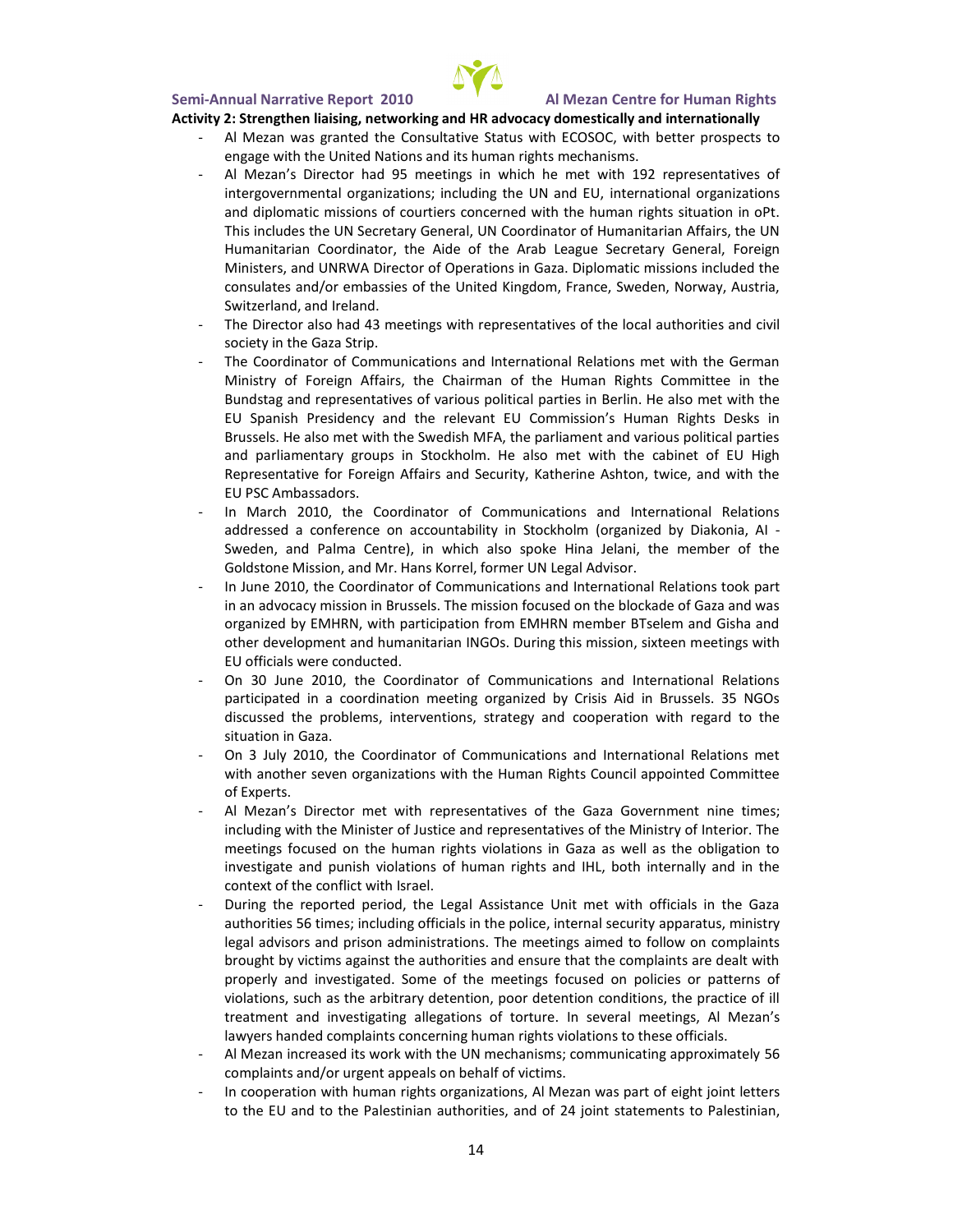- Israeli and international tahoeto.Hhsu;m amncloniding the Human Council, the Ge Assem, btliye theli EjhU Representative and Forei&yh Mioérzaainrsa Misionister ledwo joint letters requesting the Palestinian authorities in Ga comply with the obligation to investigate Adnider anish souch vio joined and led 25 joint press releases and statements on human and promoting accountability for violations by all the parties. on<sub>etio</sub>nt campaign with the World Organization Against Torture
- During the reported period, Al Mezan took part in two advocac with tritteen human rights and development organizations from c These missions targeted the EU and Member States.
- Al Mezan continued its work as an active member of the Pa Organizations Council, which brings to the entry leven brond  $Pt$ . Council sme we oot meas not conducted one strategic, pihanw hincoph wito rkshop coordinated responses to issues related to accountability for free expression and media tim ionPiGadeaath roptencation of human r defenders, and challenges human rights NGOs are facing with
- Al Mezan, jointly with A dias leatuh eigeboried t PpHoPs ition papers. The first p urges Israel to ratify the Otphteio  $6$ ah Wernottion on Algo $a$ infiste Torture. second paper addresses the discrimination by Israel between wish to exit Gaza and access hospitals. The discrimination, the between two categories: 1)dplai**s e**ewrinsg winheoatmeneent, and 2) patier who require what can be dessligited bende and smear and life of the patient. the second category are routinely denied permits to exit international and Israeli lawhi $\hat{\bm{\mathsf{b}}}$ shifthes besotwaedpie papers are part of t joint actions by the three partners, who have started an EL preventing and combating torture and other forms of cruel, i treatment by  $Is^{2}t^{1}$ ael in oPt.
- Al Mezan continae to view which the UN agencies in terms of coordination support. Al Mezan is a main provider of reliable information Group, which is concerned with children and armed conflict. It the WG for its Ghobbla Note erst zowhich are sent every two months to Council Working Group on Children and Armed Conflict and Special Representative. During the reported period, the 1612 bulletin on childroehrcoannfdioatrne overy two months. Al Mezan is also the OHCHR in the Protection Cluster.
- Al Mezan  $95$ puesds releateempressed statements, webliot and dress rights violations in Gaza 5a2ond **b19Pe2**pri**e.ss.** eneedeæd**se.s**s. beoddade li violatiaom sta and ressed violations perpetrated by the Palestinian in the Gaza Strip.
- On the first ann OLCeL *A*s a My eat in released 23 updates with stories Gaza who lost their membenoss coraponed etoly shed light on what people  $\alpha$ life looked like a year after the war; especially under the fail accountability, redress or  $r \notin \hat{c}$  onstruction in Gaza.
- Also on the same occasion, the Centre issslue adnotal Aphaobtic c) report about the 355 children who lost their lives during the same op

http://www.mezan.org/eph/pe?nidedceapsttlea&view=storyen

 $23$ The report can be accessed online at

http://www.mezan.org/ar/details.php?id=9723&ddna2n= $\Theta$ =& Apn=mievet sary1st&id\_dept=

<sup>&</sup>lt;sup>19</sup>Sebett<u>p://www.mezan.org/en/details.php?id=10035&ddname</u>=torture&id\_dept=3<sup>-</sup>

<sup>&</sup>lt;sup>20</sup>Selettp://www.mezan.org/en/details.php?id=10398&ddname=torture&id\_dept=3<sup>-</sup>  $21$ See the special page of this project on Al Mezan s web site at

[http://www.mezan.org](http://www.mezan.org/en/dis_dep.php)/en/dis\_dep.php?id\_dept=7.3&dname=torture&view= 22The documents can be accessed online at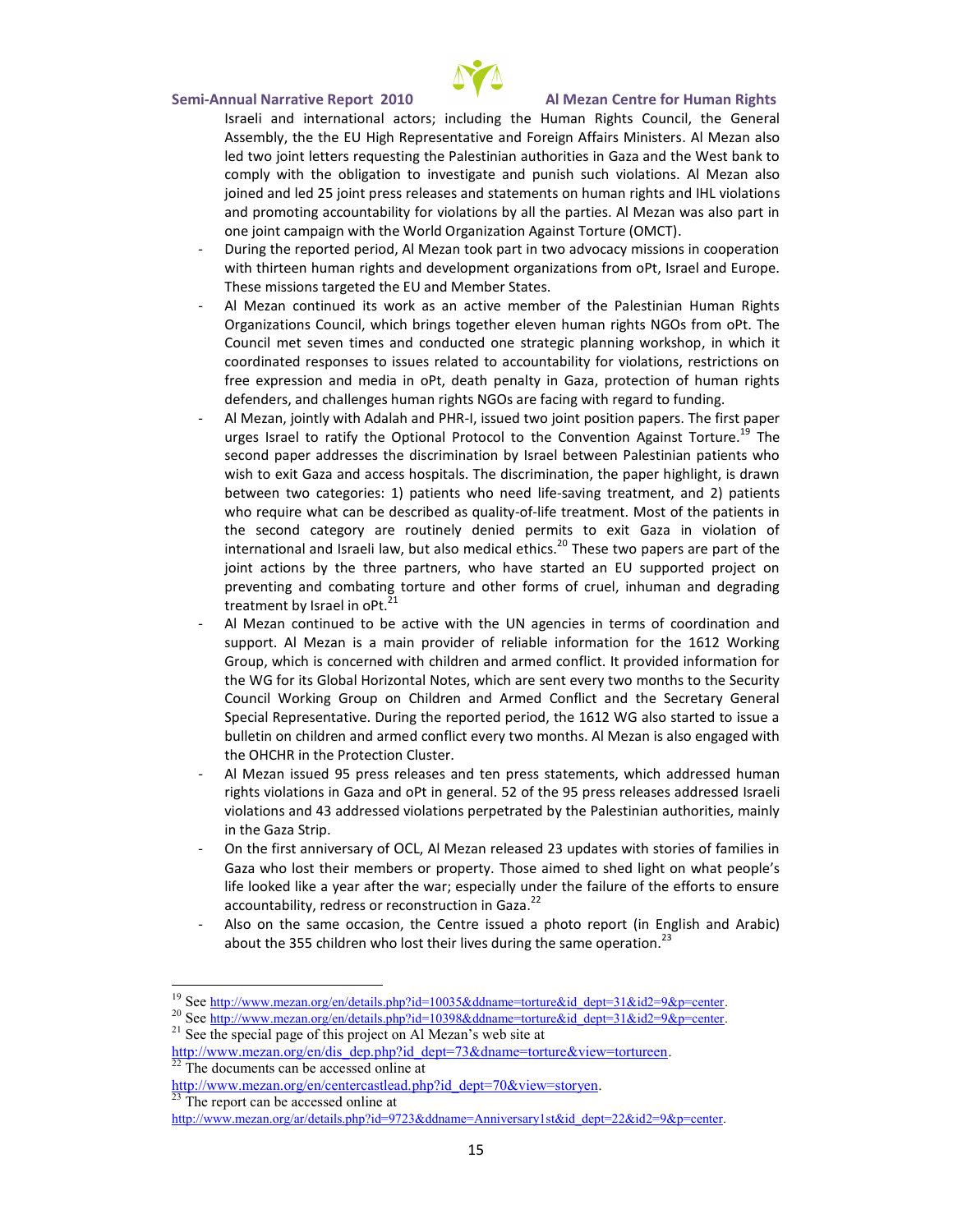- On the second annivens  $2 \bar{r}$ y Doef c @h to ber Me  $22$  published a report on the situation of displaced people in Gaza, three factshee about families who fell victims  $2\text{4}$  uring this operation.
- Al Mezan s appearances in  $3h$   $\phi$  immesdidau oionoquitheed reported period. work and statement were widely covered by major media lets BBCC,NN, Haaretz and dtehnet.InTcheep ecoverage of the local media of work and advocacy statement also increased during the repor two of the highly ranked lets, MAANNews and SamaNews.
- Al Mezan as s $\vec{a}$ ns ted national delegation tso wiris nitgin Gaa  $\vec{a}$ a and having a close look at the human rights and humanitarian conditions.

A ctivit Ey fiste ctive monitoring and document at eifoer roaff, HaR noviolatata ibo anse s

- The monitoring and advocacy activities were lsotgenaght blened in quality during the second half of 2009 and the reported period. and the verification methods were put to the use of the sta documentation by Al Mezan even more reliable.
- The following chart pkreowidfegsurehse regarding the monitoring documentation and referral activities during the reported period

| Activity                     | Number            | Notes                        |
|------------------------------|-------------------|------------------------------|
|                              | times             |                              |
| inciden<br>Documenting       | 2,358             | One incident could cor       |
| violations                   |                   | one violation and timusti    |
| Number of questionnai        | 3,3 $\frac{1}{2}$ | Questionnaire forms          |
| in and supported with        |                   | individuals                  |
| Number of cases inp          | 4,468             | This includes the ques       |
| database                     |                   | and brief documentatid       |
|                              |                   | no covered by question       |
| Field visits                 | 1439              | Visiting locations of        |
|                              |                   | interviewing victims an      |
| Documentation of dete        | 772               | Includ6n2gletained by th     |
|                              |                   | forces andby the Pale        |
|                              |                   | authorities in Gaza          |
| Refelmsrato Al Mezan Led 152 |                   |                              |
| Unit                         |                   |                              |
| Referrals externally         | 219               | Including patients to P      |
| Written affidavits/witn 206  |                   |                              |
| Provision of informatio      | Over              |                              |
|                              | cases             |                              |
| Meetings with victims/       | 9                 | Aim to colleencstive extinio |
| in the field                 |                   | about a violation of a       |
|                              |                   | interventions<br>with        |
|                              |                   | interactively.               |
| Design new questionna 2      |                   | 1 questionnaire on           |
|                              |                   | finalized and 1 quest        |
|                              |                   | patients access was de       |
|                              |                   | with th <b>æta</b> bdases    |
|                              |                   |                              |

 $^{24}$ These documents can be  $\frac{\text{hat}\text{cos}}{\text{cos}}$  swewdw.orm  $\frac{\text{d}}{\text{cos}}$  and  $\frac{\text{d}}{\text{cos}}$  astlead 2nd.php  $^{25}$ Including 27 for persons killed by IOF, 45 demolished or damaged hor demiolon of land by IOF, destruction of 5 public facilities by IOF, destr industrial plant and 36 commerce stores by IOF, 356 cases of internal [for the opening or](http://www.mezan.org/ar/details.php) closing of crossing points.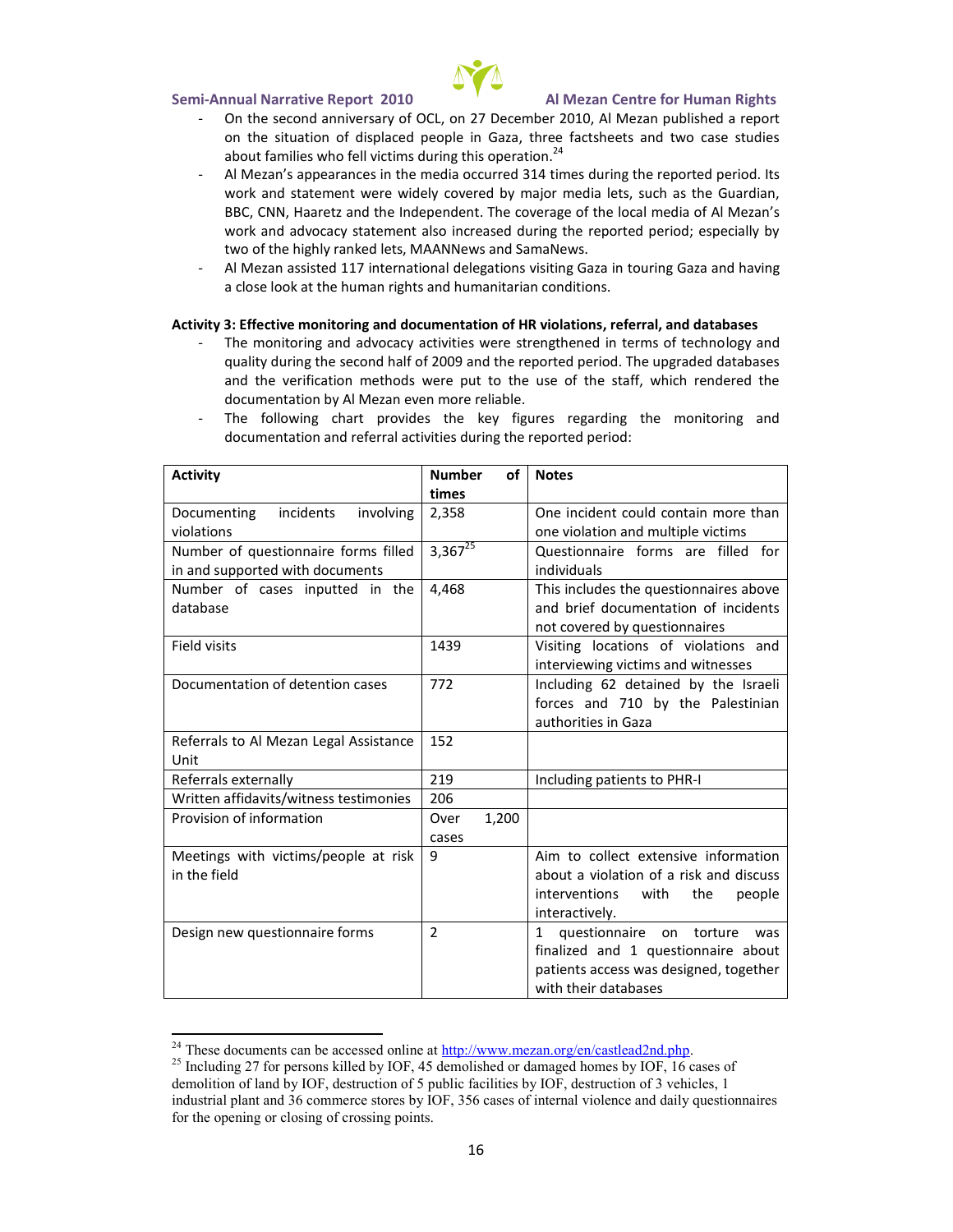

- The above mentioned nine meetings with victims included the following:
- 1) On 10 January, the North Gaza district field worker met with a group of 20 persons who had been arrested by the Police Investigations Unit. They claimed they were victims of abuse and ill treatment. The meeting aimed at collecting extensive information about the case and discuss Al Mezan's intervention to help protect them and ensure redress for them; especially through pressuring the authorities to investigate the violations.
- 2) On 19 January, the Gaza City district field Worker met with 15 persons from Az-Zeitoun neighbourhood, east of the town, they discussed Al Mezan's role in following up the environmental and health problems caused by the Gaza City Sewage Treatment Plant; an issue Al Mezan had started to follow with the same community in 2009. The field worker and the community members exchanged information; including photographs and footage, and agreed on steps to be taken to act on the problem and ensure that the population is not exposed to harms and violations of their human rights.<sup>26</sup>
- 3) On 20 March, the North Gaza district field worker met with a group of 15 residents of Abdel-Hameed Street in the town of Beit Hanoun. The community members conveyed their complaint to Al Mezan concerning a problem that is similar to the problem in meeting number 2) above. The meeting discussed the ways to ensure active intervention by Al Mezan and the community to follow this case and ensure preventing the human rights violations it could entail for the community.
- 4) On 21 March, the North Gaza district field worker met with a group of persons who work in collecting the rubble of destroyed structures, mostly near the border between the Gaza Strip and Israel. This group had been, and continues to be, subject to continued violations and attacks by IOF. Some of the participants in the meeting had been arrested by the IOF while working. The meeting aimed at discussing ways to ensure protection and redress for the group; especially those who had been injured or arrested and abused by the IOF.
- 5) On 2 June, the Middle Gaza district field worker met with a group of people from the Wadi As-Salqa village in the district. The meeting aimed to gather information about complaints conveyed to Al Meza by the village community concerning the lack of basic services to an extent that renders enjoyment of economic and social rights considerably unattainable. The field worker met with eight residents, the village mayor and a CBO, who described some of the problems affecting the human rights situation in the village; especially the lack of potable water and a clinic, which forces the residents to walk for about seven kilometres to receive primary care at the nearest UNRWA clinic. Transportation is rather difficult due to the lack of suitable roads. They also complained about the heavy smoke produced by the main solid waste dump near the village. They also complained about the impacts of continuous IOF incursions in, and attacks on, the village, which is located at the border between Gaza and Israel. The village farmers who own land within approximately 500 meters reported that they could not access their land; therefore stripping the community of about 1,000 dunams<sup>27</sup> of its land. The meetings discussed Al Mezan's work on these issues and the possible cooperation between the community and the centre to act on them.
- 6) On 16 June, the Gaza City district field worker met with a group of people who reside in the vicinity of the Ash-Sheikh Radwan sewage basin in Gaza City. The participants had complained to Al Mezan about the health problems caused by the inadequate care of the basin by the local authorities. Al Mezan initiated contacts with the Gaza City Municipality in order to address the problem with them.
- 7) A meeting with a group of civilians who were used as human shields by the IOF during OCL took place in Al-Atatra neighborhood in north Gaza to follow on the progress of

<sup>&</sup>lt;sup>26</sup> For information about the results of the intervention in this case, please consult the section on outcomes in this report below.

 $27$  A dunam is 1,000 square meters.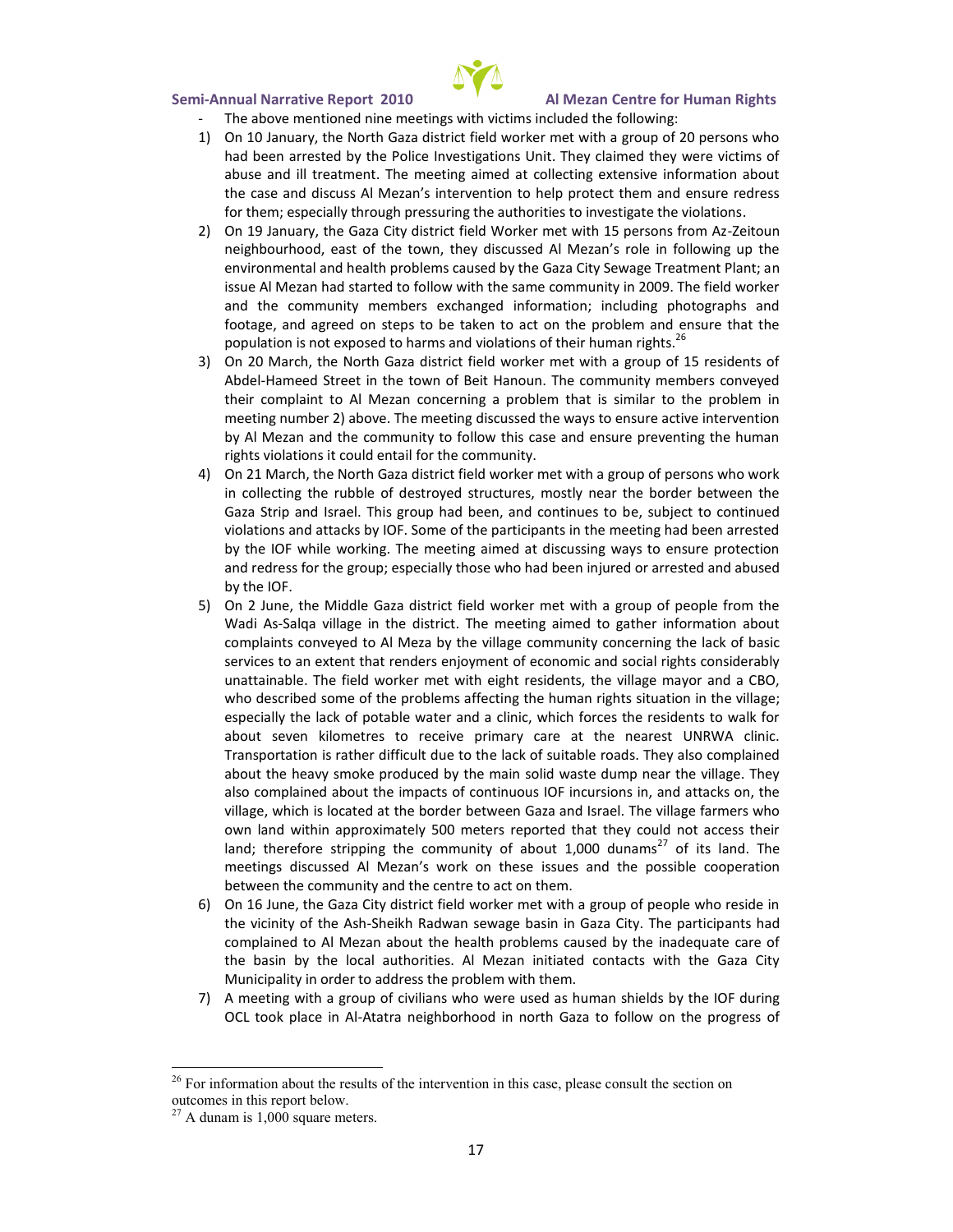

- their cases in light of Israel's decisions to close the investigations into most of these cases without holding any persons accountable to the well-documented cases.
- 8) A meeting with a group of deaf children to discuss human rights problems and ways in which Al Mezan can act on these problems.
- 9) A meeting with residents of the village of Al-Qar'aan in Deir Al-Balah town. The meeting aimed to identify the human rights problems in the village. During the meeting, the residents raised many problems, including water and sanitation, employment an dpoverty, which were raised later by Al Mezan with the municipal authorities in the town.

### **Activity 4: Maintained research & reporting on HR violations with focus on ESCR for use in information and advocacy**

- Al Mezan drafted and published 44 reports during the reported period. Those are:
- 1) Documentation reports (37 reports):
- One yearly documentation report about the losses in human life property during the year 2009. The report presents the results of Al Mezan's documentation of human rights violations as a result of the activities of the IOF in the Gaza Strip. The report highlights the increase of attacks and violations within the so-called security buffer zone, which, according the report, extends to approximately a kilometre inside the Gaza Strip, as the IOF routinely target civilians inside this zone. A yearly report on IOF violations of human rights and IHL was being drafted in December 2010. It will be published in January 2011.
- 12 monthly documentation reports on the IOF violations between January and May  $2010.<sup>28</sup>$
- 4 quarterly reports on the IOF violations in the Gaza Strip, two covering the period 1 January to 31 March 2010 and two covering the period 1 July to 30 September 2010.
- 2 semiannual documentation reports; one on violations of human rights by IOF and one by Palestinian non-state actors.
- 12 monthly reports on the violations of human rights perpetrated by Palestinian actors in the Gaza Strip.
- One photo report on the child victims of OCL.
- Five field reports investigating five different IOF attacks during OCL. These reports were conducted in the context of Al Mezan's investigations into attacks that might involve grave breaches and/or gross human rights violations during the Operation, which took place between 27 December 2008 and 18 January 2009.<sup>29</sup>
- 2) Economic and Social Rights Reports (seven reports): These reports are produced by the Centre's Research and Technical Assistance Unit, which issued the following reports during the reported period:
- The Right to Food: the Reality of the Safety of Food under the Siege: this report is concerned with the availability as well as the quality of the food available in the Gaza Strip. Under the Israeli siege of Gaza, much of the food items come from underground tunnels, but it had not been clear if the safety and quality of these items criteria were checked or adequately monitored by the authorities. The report shows serious problems as a result of the lack of checks and safeguards by the Gaza authorities, who do not monitor the quality and adequacy of food items that enter Gaza properly. It links this reality with a number of incidents where food represented risks to people's life and health throughout the past three years.

 $28$  The report covering June was issued in July; therefore, it will be reported in the Annual narrative Report 2010.

<sup>29</sup> It should be noted that these reports were drafted by Al Mezan's field workers in close cooperation with the team of the Strengthening Legal Assistance Project, supported by Trocaire. These reports are part of the investigations aimed at ensuring adequate legal intervention, and not for publishing.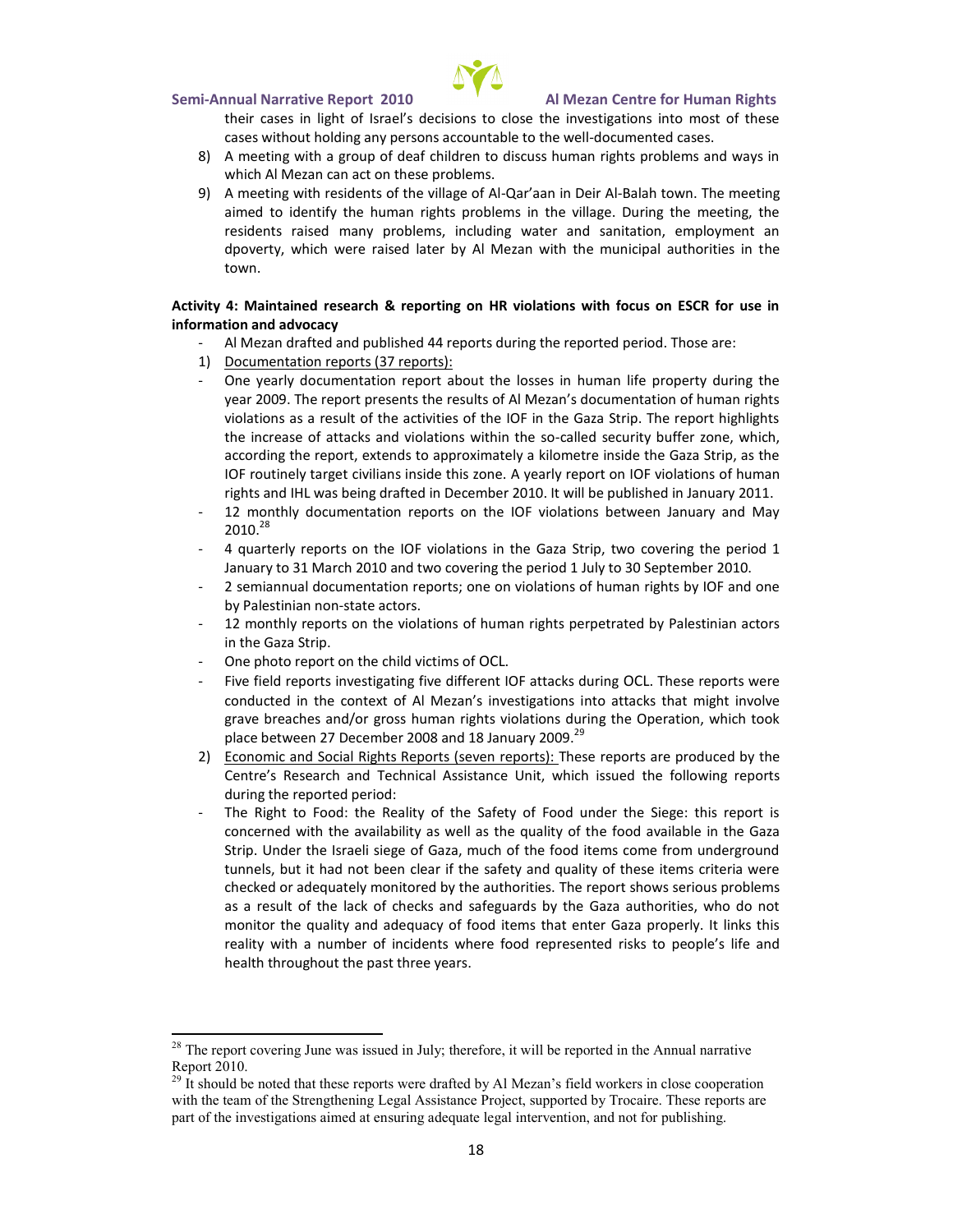

- Protecting the Right to Education and Preventing Education Setback: the Reality of Higher Education under the Siege in Gaza. This report looks at the conditions of higher education, which had been going through serious deterioration due to the Israeli siege.
- A report on a workshop on higher education in which all Gaza universities took part was published after the workshop.
- One report on the denial of Gaza students' access to Palestinian universities in the West Bank.
- A report on psychological health services in Gaza under the conditions of blockade, internal violence and poverty.
- A report on a workshop on psychological health services in Gaza under the conditions of blockade, internal violence and poverty.
- A report on tax and customs policy in Gaza and the social and economic contribution of this policy.

### **3) Situation Reports (34 reports):**

These reports are drafted by the Field Work Unit. They aim to provide detailed information about specific cases of violations of human rights in the Gaza Strip. Their purpose is therefore twofold: 1) to document the case properly and gather full information about it, and 2) to supply the Centre with the materials needed for informed interventions by the other units. During the reported period, 43 such reports were drafted. One of these reports addressed the problems faced by the Gaza Valley village after Israel suddenly opened dams it had erected in the valley's path on its side of the border. No warnings to the community were given before opening the dams. Therefore, the resulted flood caused extensive damage to the population. Al Mezan documented the case and provided much information to the UN agencies and other humanitarian organizations to help assist the community. Another report detailed a series of human rights violations by the Gaza authorities in the North Gaza district. This report showed an increase in the violations; including arbitrary detentions, claims of ill treatment and abuse, and the freedom of expression during February 2010. It also showed that attacks and violations by persons and groups occurred during the same month, but were not responded to adequately by the authorities. A third report investigated the taxation by local government in North Gaza, and whether or not certain taxes by the local authorities were in line with the Palestinian law.

### **Activity 5: Provision of legal assistance, advice and representation for victims**

This activity involves multiple activities that fall under the provision of legal aid and advice for people and civil society formations in the Gaza Strip. The following activities were carried out during the reporting period:

- 1) Legal representation of Palestinian prisoners (Planned 50 cases): 27 new cases were received during the reporting period. The Legal Assistance Unit also continued to follow 121 cases of prisoners from the previous years. In all, the lawyer in Israel appeared 291 times in court sessions concerning prisoners.
- 2) Cases in Israel (Planned 50 cases for 2) and 3)): Three cases were jointly brought before the Israeli High Court of Justice. The first was lodged in late 2009, but followed during the reported period. $30$  This case is about Palestinians with disabilities as a result of their previous work in Israel. These people had not received their monthly allowances from the Israeli insurance institution since the start of the siege due to bank sanctions, which are an integral part of the siege policy. Consequently, the Israeli National Insurance Institute agreed to resume transferring the allowances of hundreds of Gazan disabled persons injured at work in Israel. Israel has agreed with the Palestinian Monetary Fund on a mechanism to solve this problem permanently. The second case was led by the Center for the Defence of the Individual (Hamoked), who served a petition to the Israeli High Court of Justice, along with 15 other Israeli and Palestinian human rights

<sup>&</sup>lt;sup>30</sup> For detail, please see

http://www.mezan.org/en/details.php?id=10100&ddname=national\_insurance&id\_dept=9&id2=9&p=center.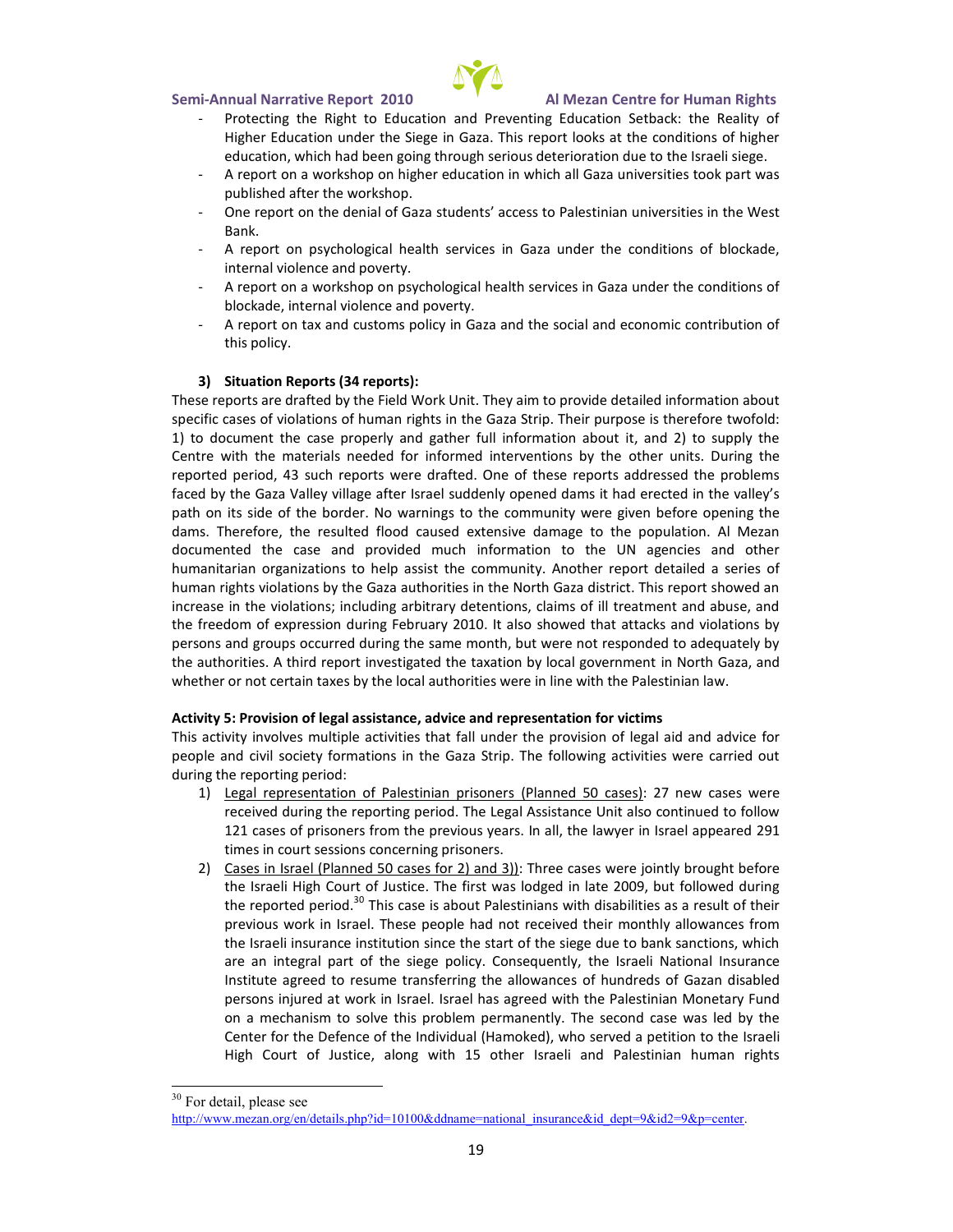organizations, regarding the practice of expulsion of Palestini the Gazip Sfotely on the basis of the  $i$  Three gtins tread sæd outræss sagainst the prevention by Israel off**oransiologue entition for stael, oPt and** enemy countries.

3) Complaints with the Isr(aPelkain and bordition asses four  $M$  examon 3))

recei $\mathcal{Q}$  fost complaints against the Israeli authorities. All the case by Al Meza4n1o antothem were followed and of the Mezanwere referred to partner organizations in Israel. The followingh psoents provident complaints:

- 55 cases of alleged use of torture and ill treatment.
- 17& asesdeonfial of apaches endos from edical care outside Gaza.
- 12complaints from fishermen; including one case of killing, o cases of detention by IOF
- One case of killing a person during a peaceful demonstration a
- 8 casefs coonfiscation of fishing boats.
- 9 cases of prisoners sealth condition
- 55cases of access to family in the West Bank.
- 6 complaints of rubble weethe cnouse who am IOF fire.

49%of the patients cases ended\$1s% cocaessessfully puncture including unccessfully; in four patients who died waitin**gheforcasessiase Tshellob@enihyg 1f**o\$llowed. interventions out of  $56$ esontoefamidyaion the West Bank ended success

- 4) Complaints against PalestPihainamendu 510 **Cantimes** 2010, Al Mezan s Legal Assistance U28 Dtto enaplita awgitastin st thein Paanleasut theosities follows:
- 102asensvolving arbitrary detention by the Gaza authorities.
- 4.2complaints involving(1i9l) tamoerdatum?eeBnt
- 27complaints d**ab**omuttion conditions cind Grap five cases of detainee needed mediBciwholeo were eligibalenitloy sypissictisalunider Paalnensittinian law three cases concerning edAuld ad forth encasies on who needed medical education services were resolved following the intervention.
- 49 complaints from families whose members owtearbloarrested to communicate with them, know where they were detained a <code>representation or vi</code>shits 19 ocalsess, Al Mezan was able to  $\sqrt{ }$ detainees and provide land a nooetheorthoeum.cases, Al Mezan ensure detaine ce ommunicated with their families by telephone.
- 19complaints with the andersons who were detained beyond the limits by the law; including persons whose remand was not extend courts ruled that they be released.
- 6 cases liming detention of juveniles contrary to the relevant pr
- 10 complaints about assaults and interference with civil societ
- 12complaints about work rights.
- 8 complaints a a**b** ictuatry searcheass scefu ("13) hoinvoanteo pper(t1yby the authorimie Gaza
- 9 compinats abobeuntial of accehessosithboyanPealestinianinacduo8nish g patients whose applications for passports were rejected by R two patients who were not allowse courittry avfool riches to he Gaza Government.

 $31$ Seettp://www.mezan.org/en/details.php?id=10556&ddname=expel&id\_dept=31&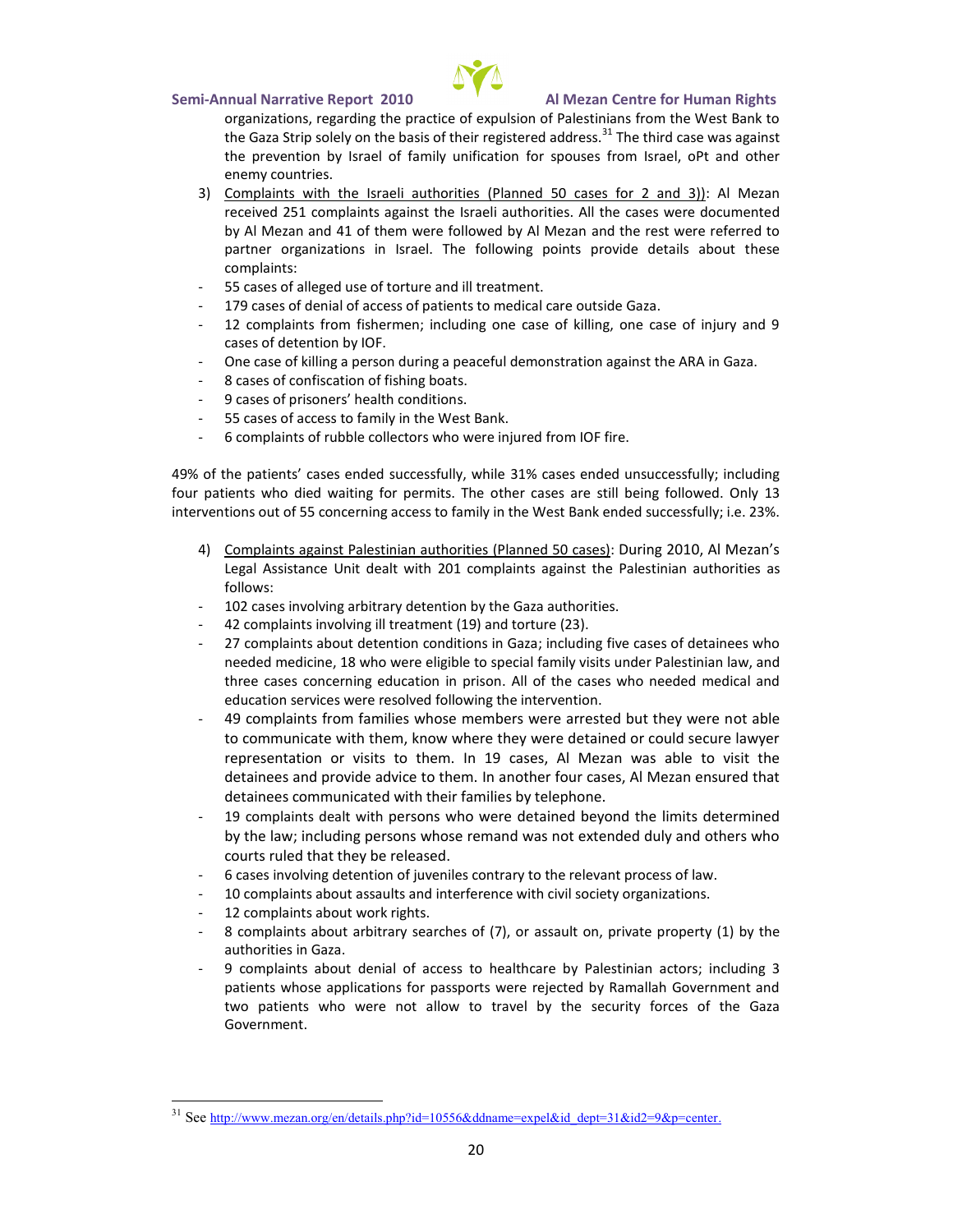- 7 cases of prevention of travel outside Gaza; 6 of which aga Government to issue passports and 1 against the Gaza Gove travel of a member of Fatah.
- 4 compla  $arbt$  sum the right to ;  $h$   $\delta$  using  $q$  and  $V$  and  $1$  against the  $h$ authorities.
- 1complaint abouaccess to social security.
- 3 complaints about medical negligence.
- 1 case concernismtgudent brition at school; in which a hospital proescutor s office refused to issue medical reports or initiate case.
- 5) Provision of Legdaulri<sup>a</sup>ndgvitchee reported period, the Legal Assistance legal advice to victims 10,1070 tempose bant addeditionen, coormodoeanting and prevention of torture project, Al Mezan 2 $\mathcal D$  Slamweysers provided

Activit Fin Chance awareness in HR, IHL and democracy This activity is a joint task for all of Al Mezan s Units, but is I

Commucations Unit n(T2MOCOU,) awareness and training activities were a under separate projects; also under the heupcel tows inog actionie i T solder ( implemented during the reported period:

- 1) Training/awareness caurses hts an an Rum al 19t4 pining and awareness trainings were organized during the reported period
- Eight tainings for community grouppishabudd) photopaliensisning noand shuman rights and the right to he**a** htah moarciastosro **The Straining was orgar** cooperation with the Pharmacists Association in Gaza. 23 ph cours2p;training on human rights and IHL hafperk2in WooluthteGeazawith district; raining on humdan Hr Lighters and roup of teach weintsh in cooperation of the and  $\mathbf{r}_i$ A lA q sa Cultural ) Solica enting g 4 on child and women rights for a g volunteers at the Women Acti<sup>g</sup>s htai eis resteungtes and the phing on economic, social and foor u BtCu ræd tirvig shtts innl**oxeme in SCHB**  $\Omega$  swith the OHCHR in Gaza; 6) a training for CBOs on human rights and 7) a training on the protection of persons with disability; and on human rights nanidghtus meducation.
- 2 courses for the WeoPdas  $\frac{1}{2}$  ranges courses target students who volunteer in this program. The first course aims to provide them to infor and IHL so that they use it in theairs wonoidtuhninhathy eainwesemmeneuses ... The second course aims to provide them with the medium to  $pi$ knowledge to their peers through open group discussion sessions took part in these trainings.
- Lawyer trahis is mantga Al Mezan organizes yearly. It lasts for six months. The months of six months. The six mon training was initiated during the reported period. This year,  $\epsilon$ training. 25 were selected and started the training. In the en the group hiared the factoring hours.
- Capadbitu yilding training for human rights  $\bar{a}$ btisvitsrtesining ginwas Egy organized through months of coordination between Al Mezan a Human Rights Organization. It targestesst 200 nhoufm www.hormighitss.macAtlivi Mezan s staff members and ten from four other organizations was allowed to cross the border from Rafah Crossing and stay during which they received advanced ytrokaeiweining proments in the mtheara field of human rights and documentation of human rights and I
- Sixtrainings on ttho erecourses were organized under the Pre Combating Torture of Palestinians by Israel; a dproject sup implemented jointly by Al Mezan, AA dMaezaanas dstPahfiR assisted t [project s team i](http://www.mezan.org/en/details.php)n imple Fino euconoius gest htem geted groups of lawyers;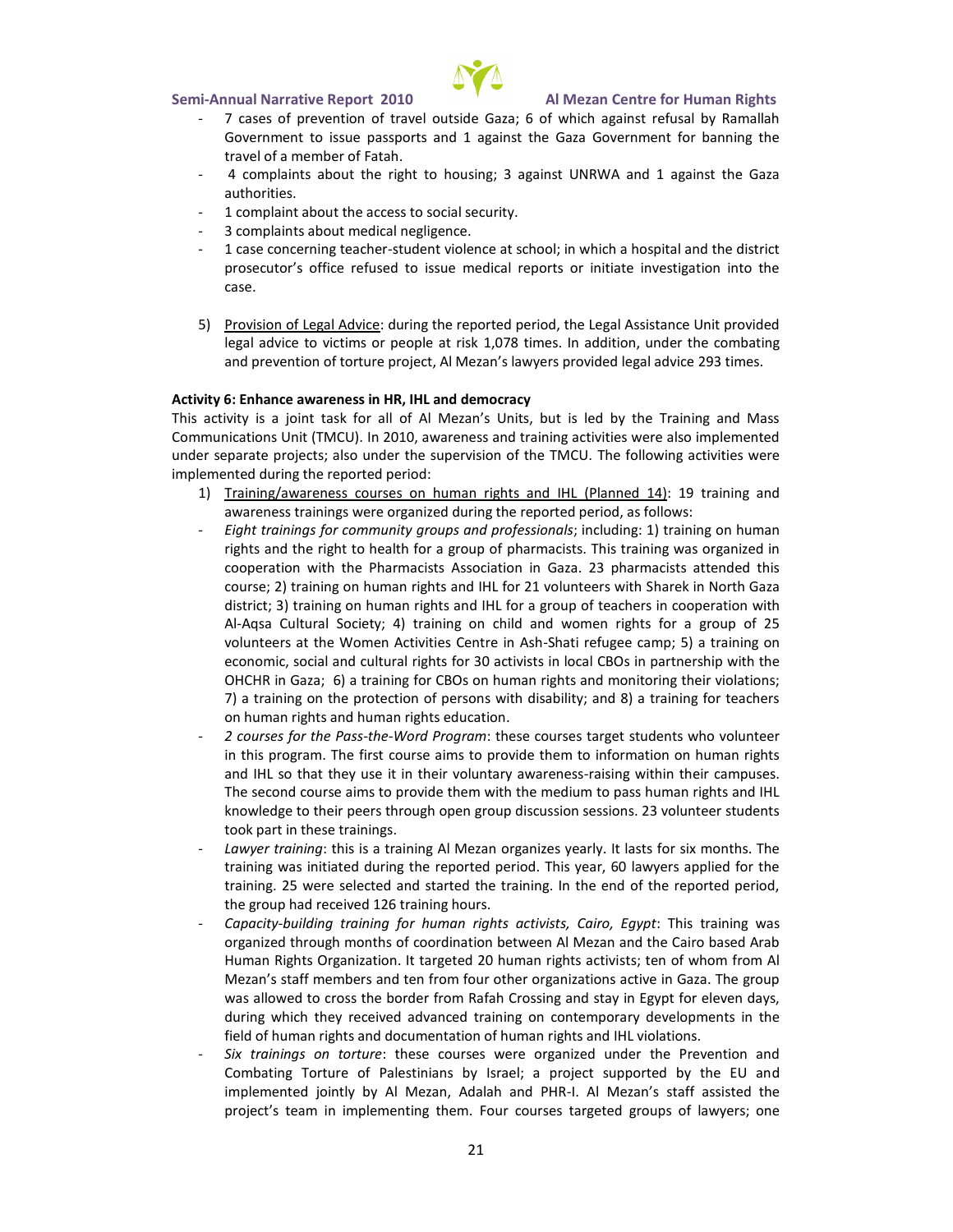

targeted health personnel; and one targeted human rights activists. They aimed at providing the groups with information and skills to document and assist victims of torture.

- 2) Lectures and discussion sessions (planned 15): the TMCU organized 21 lectures for groups of teachers and school boys and girls. Those focused on child rights and the right to education and IHL and protection of civilians. Moreover, under the Pass-the-Word Program, volunteer students led 29 group-discussion awareness courses on human rights and IHL with their peers in universities. Each of these awareness courses is composed of five discussion sessions. Under a UNICEF supported project, Al Mezan organized 18 symposia on child rights, child protection, and HIV/AIDS stigma for six groups of Christian and Muslim religious leaders in the Gaza Strip.
- 3) Workshops (Planned 10): A total of 19 workshops were organized in 2010. Ten of the workshops were training workshops, targeting groups of community activists, teachers, children and CBOs. Those also included three workshops that were organized by a CBO and Al Mezan was invited to speak with 90 policewomen about human rights standards, women's rights and issues related to the administration of justice. Two other workshops were organized by Diakonia in cooperation with Al Mezan on area C in the West Bank and the ARA in the Gaza Strip, focusing on IHL and the law of blockade. Four workshops were also organized by the Research and Technical Assistance Unit at Al Mezan on: 1) the Reality of Higher Education under the Siege in Gaza; 2) the right to food and monitoring food quality in Gaza; 3) the psychological health services in Gaza; and 4) the disaster situation in Gaza Valley. One workshop was organized in partnership with OHCHR on accountability for human rights and IHL violations in the Gaza Strip. Speakers from Israel, Egypt and Jerusalem were invited to speak in this workshop. Two other advocacy workshops were organized under the above-mentioned UNICEF supported project.
- 4) Human Rights Prize (Planned 2): two human rights prizes were advertized and implemented in 2010. The first prize was for children in UNRWA schools and was for the best child drawing on human rights. Al Mezan implemented this activity with UNRWA, who advertized the prize at their schools and asked arts teachers to follow at schools, with joint supervision from Al Mezan and UNRWA. A committee with representatives from Al Mezan and UNRWA and a local artist selected the best drawing based on agreed criteria. In a ceremony that was organized by UNRWA and Al Mezan, the prizes were handed to ten children. Al Mezan provided a gift with bags, books, puzzles and arts materials and tools to the winners. UNRWA will use nine of the winning drawings as covers on its human rights textbooks. The second prize targeted university students, who were asked to draft an essay on human rights. An independent committee was established to review the essays and the prize was handed to three university students in the same ceremony mentioned above. Students were handed a small stipend to help with their education (\$500 for first place, \$300 for second and \$200 for third place).
- 5) Library services: Al Mezan's library continued to function in Jabalia Office. 1,982 people benefited from the library during the reported period. Borrowing of books occurred 3,350 times and of children literature sources 443 times. Of the beneficiaries 1,169 were university students and researchers and the rest were children. The total number of sources in the library has increased to become above 9,100 sources in the end of the reported period. 41 new books were purchased during the reported period and dozens others were donated to the library. Moreover, Al Mezan has moved part of its library to the main office in Gaza City; especially the resources and books that are available in more than one copy. This is expected to expand in 2011. It is expected that a much higher number of researchers and university students will benefit from the library in 2011, as most universities and research center are located in the city.
- 6) The Legal Guide Series (Planned 2 Guides): One Legal Guide was issued by the Legal Assistance Unit during the reported period. It simplifies the Palestinian Public Gathering Law, which has been subject to abject violations during the past few years.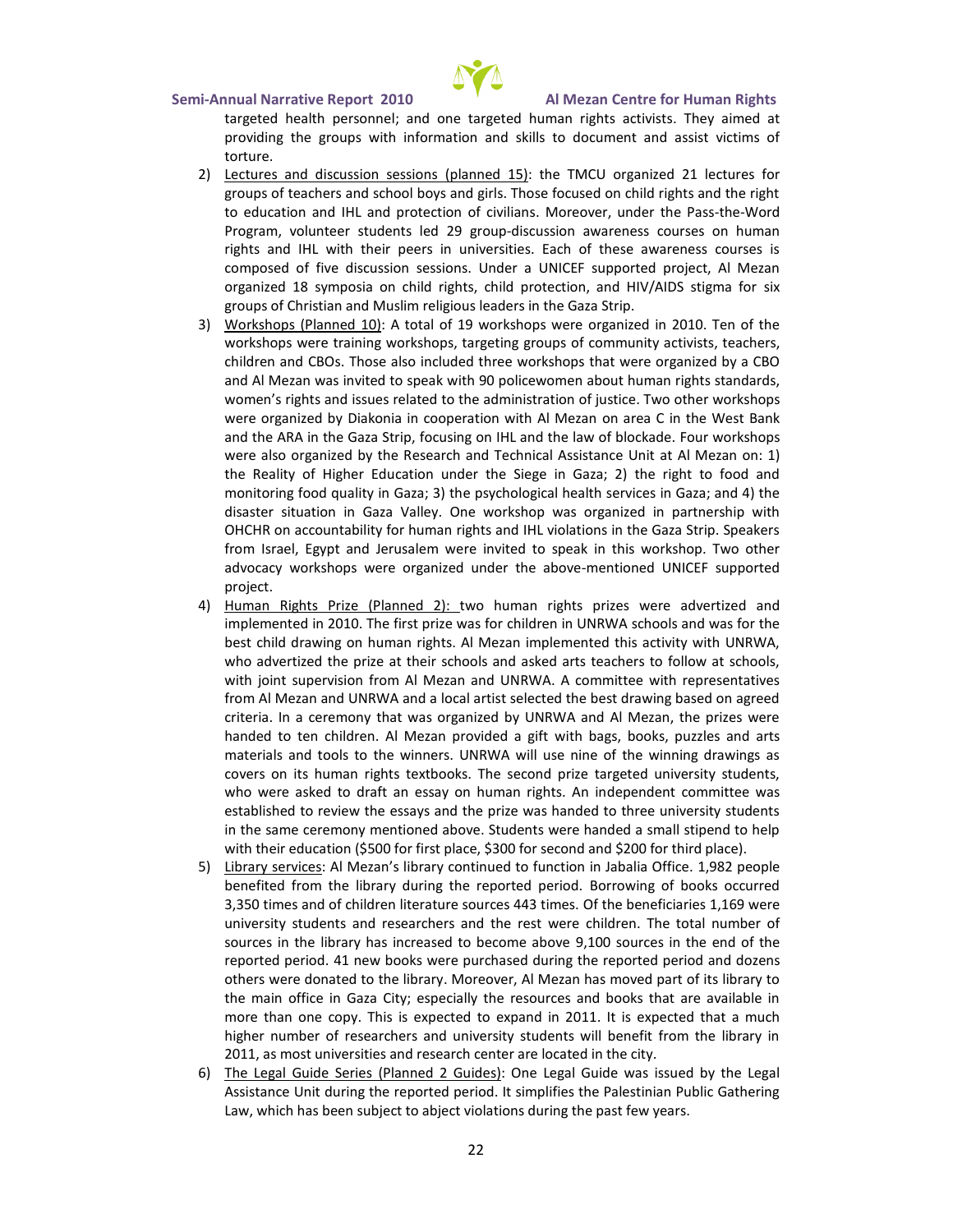SemAinnual Narrativ2e0 ROeport Al Mezan Centre for Human Rights 7) Other education and awa $A$ eln $M$ es  $z$ aancsiv $s$ ittaief $s$  160 $2$ evke $\rho$ natist tihnat

- were organized by other organizations and institutions. In the addressed audiences and spoke about human rights standards the rule of law, both domestically and intedroparbiton catlibyn, bofr the human rights.
- 8) Al Mezan s www.wow.miez@n.tohreg web site was updatewolitohn a daily b information, press releases and statements, reports, news b (818) bout deventopmelevant to the human rights situation in Gaz people who visited the web site durin5g3,617nteorbeoporotenchapreerdiod wa with4,2833 ring 2009. Al Mezan s we4b8,8iate.croarnodkinlopotoall4yleista.com

Overall,  $\mathbf{\hat{a}}$   $\hbar$  to  $\hbar$ ntdivid bu eachse fiddence ctly by the training/awarene huedsisn op ctivities 3,209 from the TM.C Uhacisia into solon the sindered indirectly but it was not pos estimate their number with orrelation promotion accomputation report.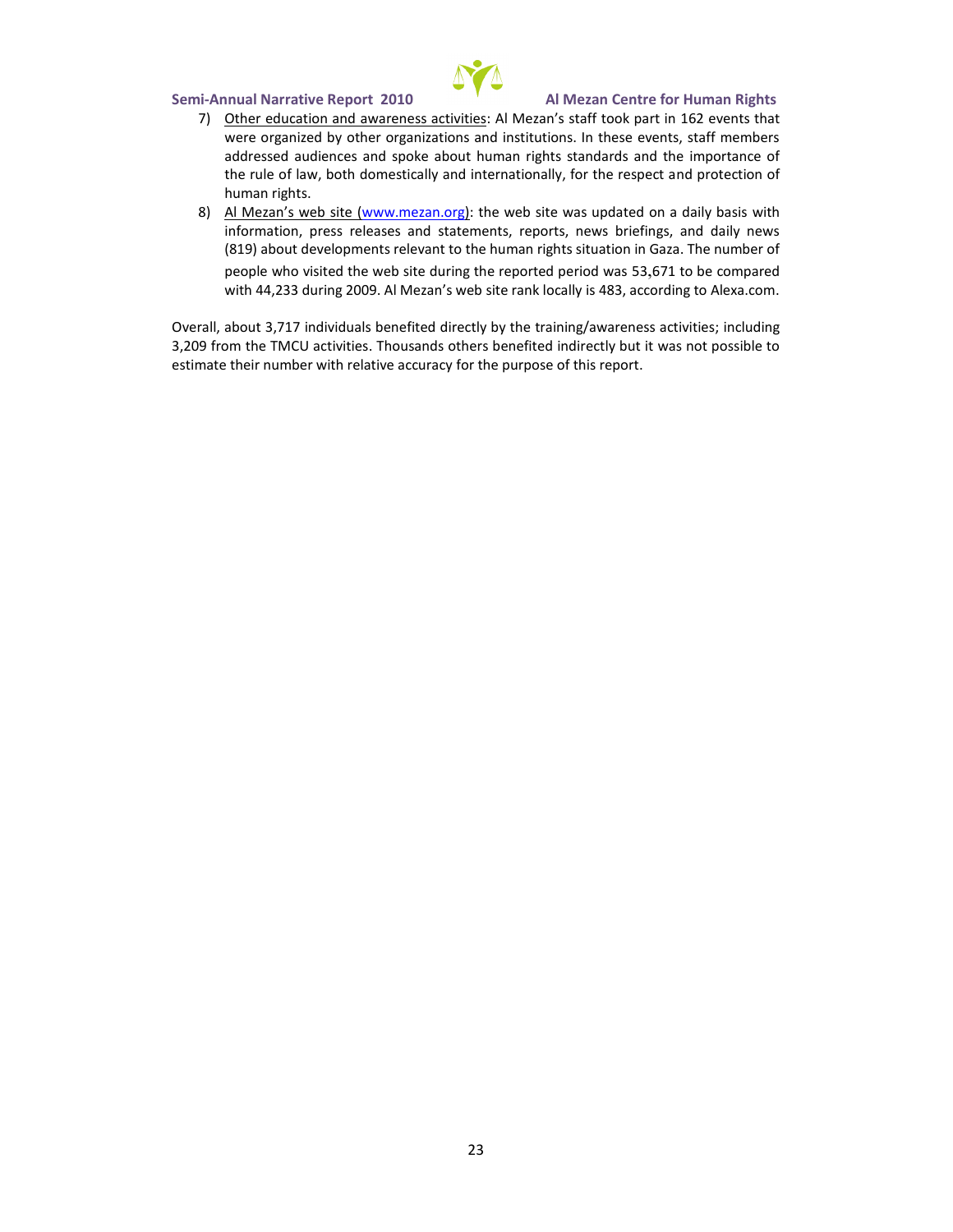

#### **3.2.Outcomes/Results:**

#### **1) Monitoring and Documentation:**

- Improved capacity: Al Mezan developed its capacity to respond to complex situations of violation and document them adequately. During the reported period, it succeeded in documenting the violations that fall under its mandate. The field workers received training in Cairo, focusing on documentation and forensic investigations, which should help improve the investigations by Al Mezan; especially as Gaza lacks official forensic investigations or labs. They also received support and training on preparing case files for suspected war crimes. Another training was provided to them for documentation aimed at communicating cases for UN Special Procedures.
- Provision of Information: During the reported period, Al Mezan provided information for UN agencies, human rights and humanitarian organizations, the media and researchers dozens of times. The information was extensively used in reports by UN agencies; especially OCHA, and the media. The records show that Al Mezan responded to approximately 1,200 requests for information made by these agencies. This is to be added to the providing information for certain UN agencies, NGOs and diplomatic missions on weekly and daily basis. This information was extensively used in preparing responses to situations, or quoted in organizations and/or media reports. In 120 of these cases, information was requested by the media; including BBC, Reuters and CNN.
- Assisting responses to violations or special situations: Al Mezan's documentation helped the residents of Gaza Valley village who were beleaguered by the sudden floods as a result of opening dams at the Israeli side of the border. The documentation helped international organizations prepare effective responses to the problem, and ensured quick and smooth access to the victims. Al Mezan's quick, detailed documentation of, and releasing information about, this case helped bring it to the attention of the media and the government. Later, Al Mezan organized a workshop in the village and invited officials and humanitarian organizations to meet with the residents. In Khan Younis, the field work unit had started to gather information about a serious environmental problem that affected the underground aquifer, heath and agriculture in the south of the Gaza Strip. The unit issued a report about the case and raised it in a conference on the right to water in 2009. It continued to follow this case in 2010, during which the authorities fenced the sewage basins to protect children, increased the treatment of water and insects, organized a number of meetings with participation of the local community to identify solutions, added floor to the basins to prevent sewage water from mixing with the aquifer and reach agricultural land in the vicinity of the basins, dry some of the basins which are close to Al-Amal neighborhood, and prepare a plan to remove the basins and make the area a park and playground, according to an announcement by the Coastal Municipalities Water Utility.
- Referrals: 152 cases were referred to the Legal Assistance Unit at Al Mezan and 219 were to other organizations. The Legal Assistance Unit helped many victims (please see information under Legal Assistance and Advice below). Those resulted with helping 81 patients during the reported period.
- Documentation leading to protection/prevention: Al Mezan's field worker in North Gaza documented an attack on an ambulance during OCL. Following the case of the medic Alaa' Sarhan led to intervention by ICRC, who assisted him to leave Gaza for specialized treatment in India. The same field worker gathered information about the water situation in Al-Amal neighborhood in Beit Hanoun. He took the case to the Municipality, who responded positively and solved the problems of quantity and quality of water supplies to the neighborhood. Also in North Gaza, a baby's life was at risk due to the lack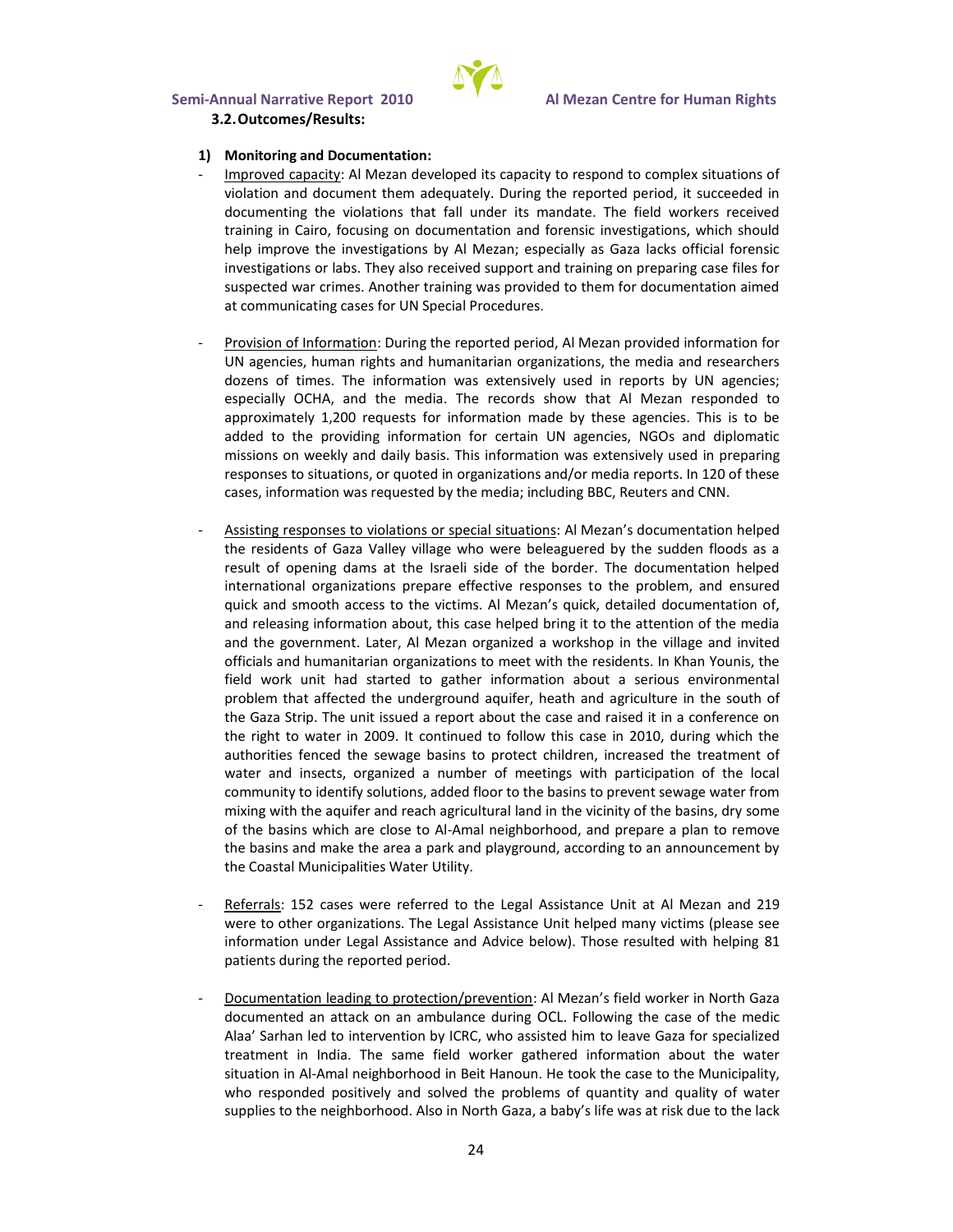SemAinnual Narrativ2e0 ROeport Al Mezan Centre for Human Rights of special powder milk needed for his health condition. Al Me him from Israel for months; incolnunching of obry hoionnthenct Gragz ad City, the worker documented a case of harassment of a woman by the Internal Security Apparatus, who summoned the woman frequently. Al Mezan adv as the Apparatus lacks the authoritow bood stolen mote sehew ithan held of Milol I in Gaza, who prevented summoning or harassing her again. workers led to solving two problems related to sanitation, whi health in Ga $\bar{x}$  and  $\bar{c}$  and  $\bar{c}$  attion of arbitrary to dretue netibends taond interventions that secured protection to some cases through  $\varepsilon$ by the authorities in Gaza.

- 2) Information and Advocacy:
- Awareness and triggering Mesan contributed to shedding light developments wiolations of humanthieghtOsF, MidituadriyngOrder 1650 o Prevention of Infiltration, which renders tens of thousands forced transfer or deportation. This led to accelerated d interventmions ding by OHCHR, and by the media. Al Mezan has of IOF violationsA RwA thaim dthine bet saesas is ted UN agencies, to visit the area s, the area s, and are s, collate information and design better responses. OCHA and t informatitoh ne rojnagand reporting act Thioties  $\mathbb R$  Anish peo awrea. The top in the top in the  $\mathbb R$ agenda items at the UN agencies and humanitarian and humar July, Al Mezan took part in the Consolidated Appeal Proces violatione  $arctan$  would be on the agenda of the UN. Al Mezan  $\vdash$ issue of -chaeles of Shalit Bill , a draft law that, if passed by the seriously violate the rights and safeguards  $36$ Al PMe becationian prisoners also raised the issue of and the approximation of the Saza authorities, which triggered strong responses in  $3^3$ AGla Mae $z$ aand hia seanhsaotioponianltly. raised the issue Palestoinuirano fpwentinemmt solied due to codesen  $\psi$  ong their health care outside Gaza and many weare deboetriceed taond to bssarres Erez crossing, giving threesdeiaiscscuveesCaugmiedmeunications were made with the Israeli authorities with demands to halt this pract continued beyond the re**Moorteover, erliegal action was initiate** challenge these practices.
- Through its membership M width the the energy Human Rights Network. Mezan contributed to a significant report on with se blockade endorsed by 22 international humanitarian and development served as spokesperson in Gaza.
- Networking and Cobiad is meantion and cooperation with relevant ne organizations continued during the reopoi**tse o**ne pheoros.hipp iandolôtio networks and coalition, Al Mezan was grand telle Censine Status worked closely with a broad coalition of NGOs on accountability Assembly and Human Rights Council wreered orreabland. Writt Meenzan statements to the two bodies. It also met with the Committee the HR Council to provide information about Al Mezan s wo investigations by Israeli and Palestinihaen **Guidstronie**s Reportentex Al Mezan jointly submitted two alternative the poot in to the at treaty Against Torture, to wulpich epaonftolw aws submitted, and the Humar Committee, who considered Israel usmraeRigounhatGommenpiontnete The H Concluding Obsreen e antisie on seno thank did a sed many of the issues rai

 $3^2$ Sebettp://www.mezan.org/en/details.php?id=10170&ddname=detention&id\_dept:

<sup>33</sup>Sehttp://www.mezan.org/en/details.php?id=10260&ddname=&id\_dept=9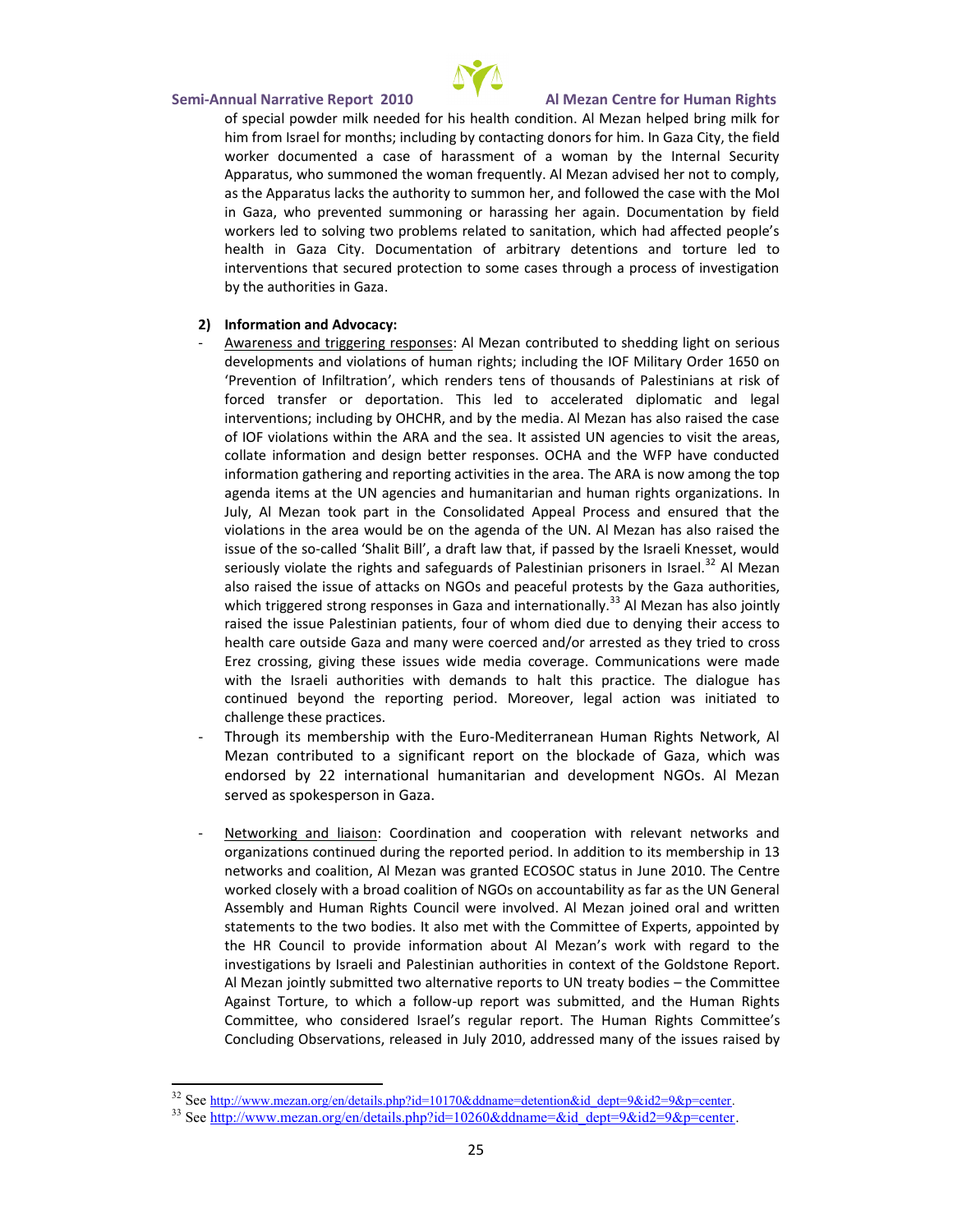SemAinnual Narrativ2e0 ROeport Al Mezan Centre for Human Rights Al Mezan and its partner $\textbf{t}^{3,4}$ CAodoapl $\textbf{a}$  ha $\text{a}$ imoh PaHHsPo increased with reg legal interventions in Israel, where Al Mezobaon worken book bedely with the gall interventions in Israel, where partners and Gisha on dozens of cases concerning victims of buffer zone, Gaza sea, movement of patients, students and ot  $94$ interventionr $s$ stricted acoweesrse issuscucess $s$ isitel, worwkh on 460 ther cases was ongoing by the end of the reported period. Al Mez Mediterranean Human Rights Network (EMHRN) and other partr Medico Inter-Getrimonaly, and APPRODEV also repoerased during period, during which Al Mezan was part of two advocacy missions other partners; inclueHaq, ABdaTsaneh, email and Gisha. In June, Al M active part in a coordination meeting organized by GOsristian took part in this meeting to discuss short and long term strat coordination. Al Mezan s work with UN agencies increased du with Al Mezan providing information and enganage sithe dislows sior agencies work on certain priorities has increasedindespecially protection of civil society in Gaza. Al Mezan also continued to and local NGOs on children and confisiscote and A siuveermelseulity sti information about children rights violations was submitted to and to other bodies; including the EU. Al Mezan also coopera regard to access to justice and legaolnahsasistaomoterhualeshdisancolopera resueldwith artnership between the ag**en**cy **anod exhaust end a** pand half of 2010. At the national level, the work with Palestinian Joint actions were taken with regratruchretoantMoleikelxtedneecantshone eonoft, to penaltand economic and social rights. These actions were take Rights NGOs Council. Al Mezan is a member of the coordination Councill. Mezan also recruited stronginsiuapport amoning hPt albustos for joint actions against political and arbitrary detentions by Advocacy activities were widely reported in Palestinian, Israel

- The reporting period witnessemdm ushigchattliyon bettelew econ human rights NGOs and the Palestinian Authority with regard to including pursuing accountability in the UN Human Rights free movement of Gaza residents by means tosf. Baning issuance of  $\sigma$ hoped that these issues will be dealt with towards finding s
- Human rights mecAl al Mesznas started to work more closely with the UN Special Special Special Special Special Special Special Special Special Special Special Special Special Special Special Special Special Special Special Procedures during the reported 566e pime chiumiticatiion in stite od various Spead Rapporteurs. The capacity of Al Mezan s staff was communications in the future, which is expected to be a key ac granted consultative status with ECOSOC.
- 3) Legal Assistance and Advice:
- <u>Ensuring legalatie</u>opnthe elmetvel of demand on legal assistance rem Mezan provided assistance to all the victims who sought help sought its help. In all, the Centre provide 215 663cassles as slimstance and advice in 2,563cass. In 2,563case many of ethoeases multiple victims were represented, e.g. in the cases 700 victims and their families benefite all a detaily from the intervention. were assisted to accærs**s' h**æma**ltyhchare and in Italy Band Band Band** K. cases of fishermen are being repre**sented ablyed Al with the zpaan, tnwe-hros** in sub mittpinggoe titsionand petriotiopunes sting fries lhe oensme eno fanhde ir boats by IQUFp.on request from the Palestinian NGOs Network (PNGO) p $\phi$  paper on the legal standards related to the interference with  $\Box$ the Gaza Strip, which PNGO used in its awareness and advoca

<sup>34</sup>See[http://www2.ohchr.org/english/bodies/hr](http://www2.ohchr.org/english/bodies/hrc/docs/CCPR.C.ISR.CO.3.doc)c/docs/CCPR.C.ISR.CO.3.doc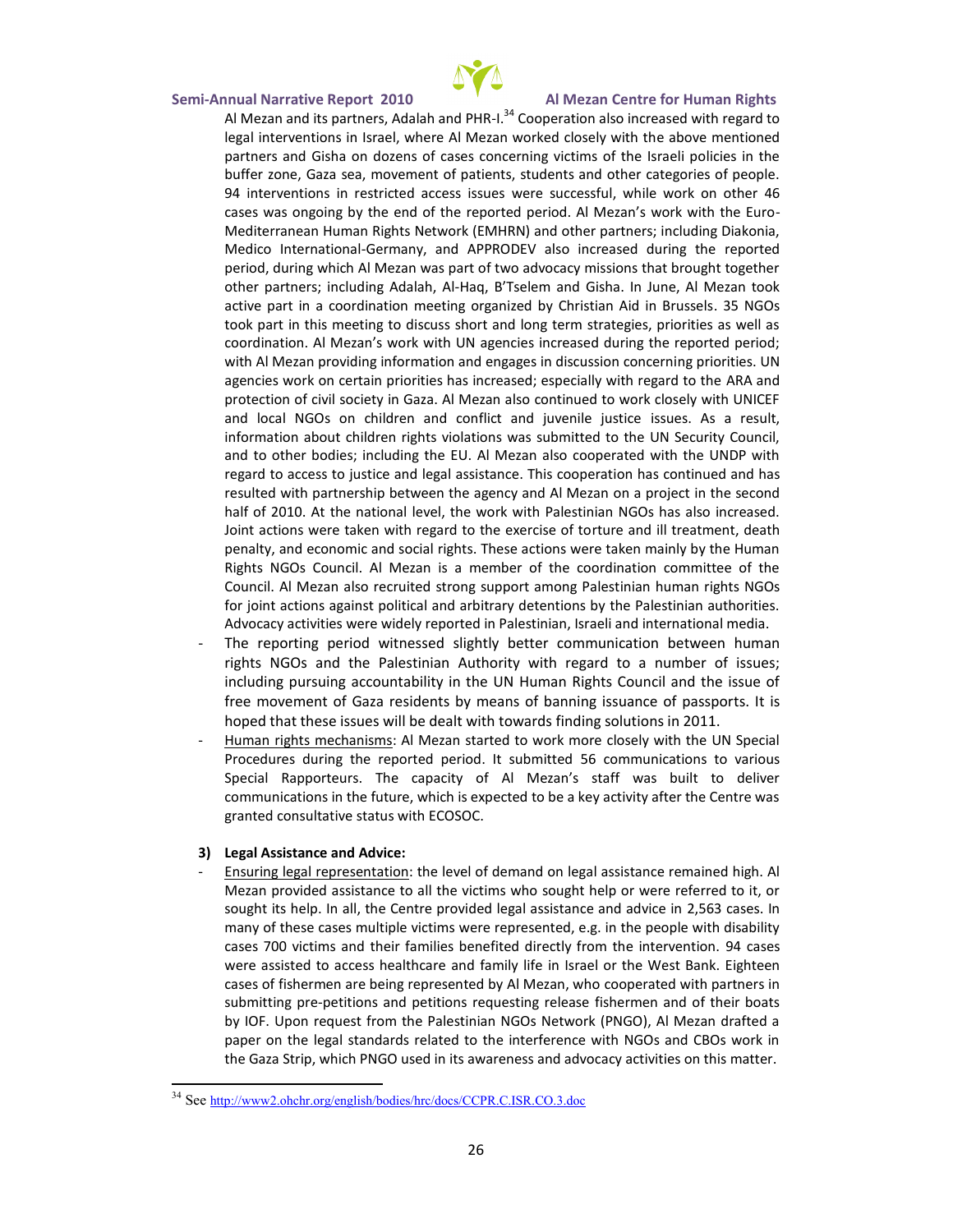

Successful interventions: Thirty-four individuals who were arbitrarily arrested by the authorities in Gaza were assisted, and many released as a result of the legal intervention by Al Mezan.<sup>35</sup> The efforts to secure opening of NGOs that had been unlawfully assaulted by the Internal Security Apparatus; including the sized youth organization Sharek, did not succeed in re-opening these NGOs during the reported period. Al Mezan's interventions led to formation of six investigative committees by the Ministry of Interior and the General Prosecution in Gaza. Three of the cases addressed alleged torture of individuals during detention. Abusers were indentified and disciplined, according to the Ministry. One case involved the arrest of a civilian without giving any reasons. He was taken to a police station and beaten harshly and, then, released on the same day. Al Mezan conveyed his complaint to the MoI, who investigated the case, identified the police officer who assaulted him. The MoI reported back to Al Mezan that the officer was disciplined. The fourth case involves the arrest of a civilian by persons who identified themselves as members of the Internal Security Apparatus. The person was found dead later. Following Al Mezan's intervention, the General Prosecution initiated an investigation in the case. In another twelve cases investigations were not been initiated. Al Mezan's lawyers visited detention centres in Gaza nine times and met with detainees. They had the chance to listen to complaints and give legal advice to them. They also spoke with the administration and the guards in these centres about the relevant standards in every visit. Lawyers dealt with detainees complaints, enabling 23 of them to communicate with their families and have legal counsel. Regarding the complaints about the lack of medical treatment or medicines or detainees access to education were all resolved. Al Mezan was invited to the opening of new detention centres in Gaza, and to provide its assessment to the overall conditions in them in comparison with the legal safeguards, which Al Mezan did. During the first half of 2010, it was noticed that the overall number of complaints coming from detainees in Gaza to Al Mezan decreased significantly; however, the number rose again in the second half of the year. It was not possible to verify the extent to which Al Mezan's work on this issue was behind this decrease during the reported period. Out of nine cases of individuals who were prevented from travel by the Palestinian authorities in Gaza and Ramallah, Al Mezan's intervention enabled one patient to travel. In tow cases of medical negligence, investigations were initiated by the authorities and led to punishment and promised compensation of the victims. Another significant achievement during the reported period, as mentioned above, is the Israeli government's response to the Israeli high court with regard to the allowances owed to Gaza residents with disabilities they sustained during their previous employment in Israel.

#### **4) Awareness and Training:**

- Information and skills: 3,717 individuals benefited directly from awareness and training activities on human rights and IHL during the reported period. Of those 991 were women and 1,863 children. For the training courses, pre-tests and post-tests were used to monitor acquired new knowledge precisely. 484 of those received awareness services from volunteer students trained by Al Mezan. The beneficiaries showed very high levels of achievement at the level of new knowledge, as trainees' responses showed high achievement, from an average around 40% - 50% before the trainings to an average of 90% - 99% after it. A group of women's organization representatives were trained on monitoring and documentation and reported to Al Mezan that the acquired skills have started to help the organizations strengthen their monitoring activities. In follow-up phone calls, beneficiaries reported to Al Mezan that many of them used the newly acquired knowledge and awareness; especially lawyers, teachers and students. Two of the main trainers who have worked closely with Al Mezan were recommended for an

 $35$  Out of 46 interventions of this type. This reflects a law level of success.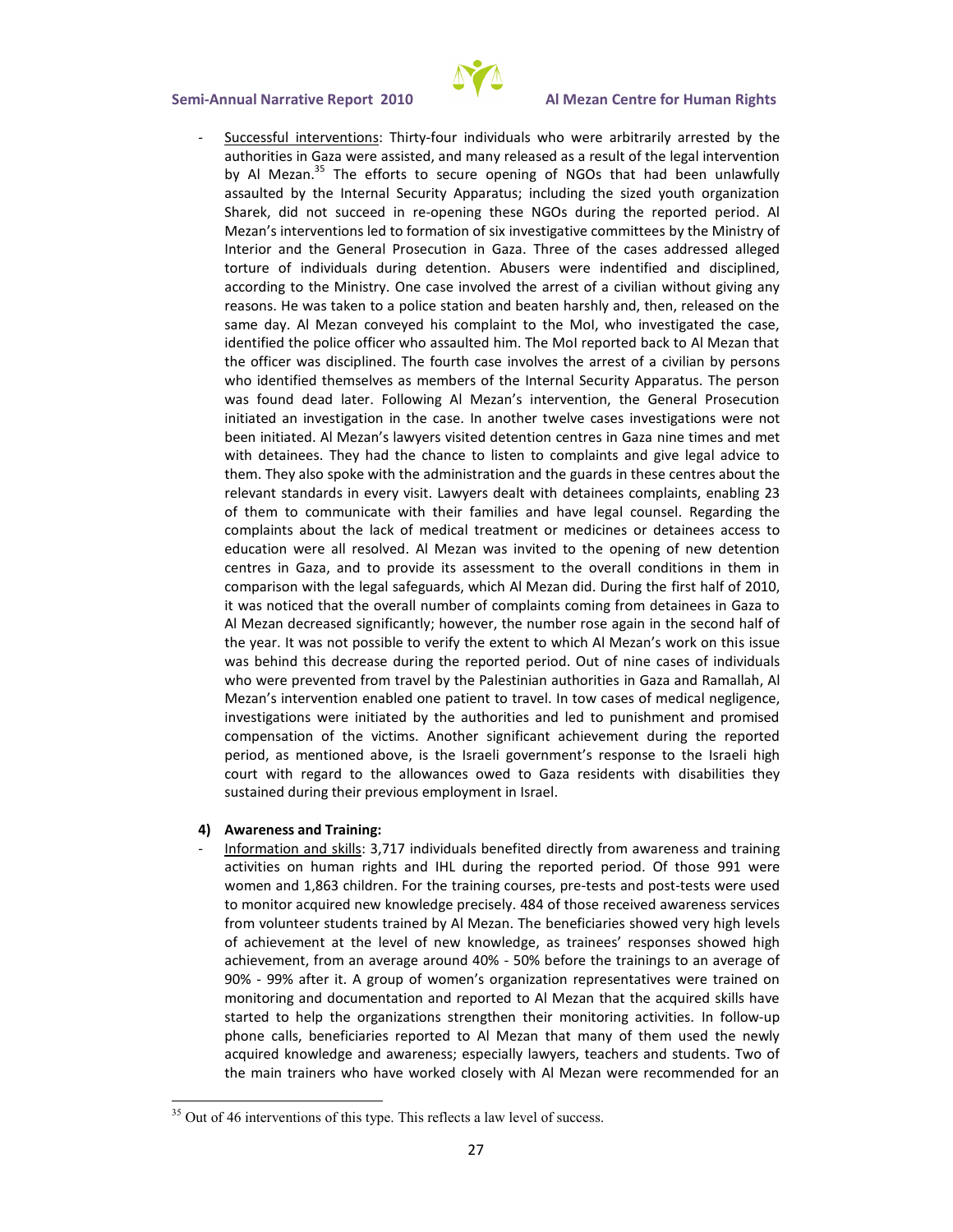

important project by the UK Consulate on Palestinian judiciary, and have started working on it. Ten of the female volunteer students who had worked with Al Mezan were recommended for a project on women's rights and started to work on it for one year. One of the Pass-the-Word Program student volunteers made a documentary on the human rights conditions in Gaza. According to her, she used the knowledge she acquired during the trainings with Al Mezan. Teachers reported that the training strengthened their ability to teach UNRWA's human rights curriculum and helped them overcome many difficulties they faced in the past. A member of the Pharmacists Syndicate in Gaza reported that a group of the Syndicate members started to document violations against the members after the skills and information they acquired during the training. One law student implemented online awareness sessions for groups of law students in the Arab world on human rights and IHL. According to him, his initiative made use of the knowledge and training materials that he received at Al Mezan's trainings. The training they had received at Al Mezan was the key factor behind their employment and contribution to promoting women's rights.

### **3.3.Obstacles and difficulties:**

The main challenge that faces Al Mezan remains the deteriorated human rights situation in the Gaza Strip, and oPt in general. The Centre has had to work in complex environment, with the following prevalent features:

- A continuous context of conflict and prolonged occupation that is unique in nature, as the occupying power declares that it owes the population only minimal obligations.
- A blockade that has continued for over three-and-a-half years, causing wide-scale human rights violations. During the reported period, following the flotilla incident, Israel vowed to 'ease' the blockade; however, it remained in place and the easing has had very limited impact.
- An internal Palestinian-Palestinian split that is causing widespread human rights violations in oPt by Palestinian actors.
- The prevalence of a culture of impunity that gives perpetrators of violations a feeling that they are shielded and protected; therefore, encouraging them to continue violating human rights.
- An international response to the situation in Gaza that is characterized of being excessively humanitarian in its nature and structure. Human rights are given a low rank on the list of priorities, which affects the effectiveness of the protection and prevention efforts.

This situation has created enormous problems that affect a large number of people; in some way even the entire population. Al Mezan had to respond to this situation and deal with an excessively high number of cases, which must be documented properly in order that effective interventions are possible.

Other obstacles have also occurred during the reported period. As mentioned in the last section, Al Mezan faced financial difficulties during the reported period, with a deficit that makes modifying the core program's budget a must. Please find more details on this problem in the Financial Notes section below.

The above-mentioned problems, coupled with Gaza lawyers inability to access the persons held in Israel they represent, or access the authorities in Israel or the West Bank directly, caused many interventions to be very slow or, at times, ineffective. These authorities responded after very long delays or, at times, did not respond to correspondences. The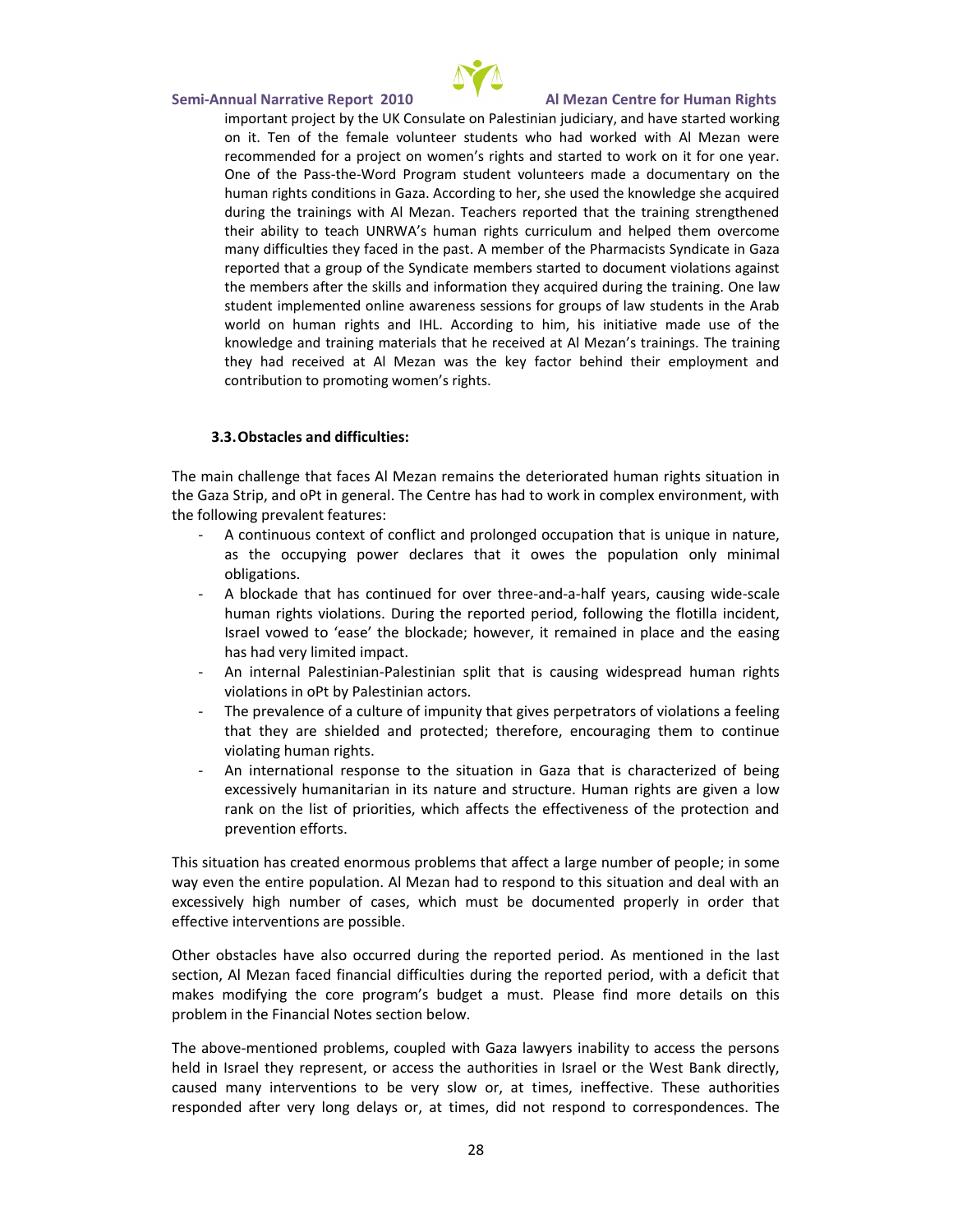same problem is present, albeit to a lesser extent, in Gaza where the lack or delay of responses by the authorities rendered many problems and violations continue. In 2010, Al Mezan's requests to visit prisons and access persons in detention to provide legal counsel and/or protection from ill treatment were met with erratic responses. Sometimes they were allowed access in an efficient fashion. At other times, they were denied access completely. At yet other times, the authorities insisted on a mechanism that involves prior coordination with the Human Rights Unit at the Ministry of Interior. Al Mezan found this condition as incoherent with the law, which establishes a relationship and contacts between the lawyers and the prison administration and prosecutors without middlemen. Yet, Al Mezan tried this new mechanism, which also worked in an very erratic way.

In response to this situation, Al Mezan taken various measures; including:

- To deal with the workload pressure and problems that affect the population in oPt; such as the internal split and the blockade, Al Mezan has increased its cooperation with Palestinian human rights organizations; especially through the Palestinian Human Rights NGOs Council. This has helped exchange information and strengthen the impact of interventions.
- To deal with the flawed international response to the situation, Al Mezan has increased its advocacy efforts in cooperation with various partners. It arranged for meetings with high-rank policy makers in the UN and the EU and its Member States. Al Mezan has also increased its work with the UN agencies; however, was loud in its criticism of the predominantly humanitarian response to the situation in Gaza. It advocated for stronger work on human rights protection. Despite the fact that Al Mezan had not applied for funding under CAP, it still took part in its Gaza workshop for the third consecutive year in order to engage with the stakeholders and ensure that the human rights protection is adequately addressed in it.
- In the context of its fight against impunity, Al Mezan has continued to act in Gaza, Israel and internationally. In Gaza, much work has been done with the authorities and with public opinion. The reported period saw limited success, as several investigative committees were formed and came to useful conclusions. More must be done at this level. In Israel, Al Mezan has continued to follow, with its partners in Israel, the complaints submitted on behalf of victims. More complaints were also submitted with requests of investigation. At the international level, Al Mezan continued to work with partners who are concerned with justice and with independent human rights lawyers in order to identify opportunities to maximise access to justice. It has also worked with the Human Rights Council and its Committee of Experts. The logic behind this work is the assumption that perpetrators will less likely violate human rights and international law if they believe that there is a credible chance that they would be brought to justice for their conduct. Under the current circumstances, this represents a long battle, yet is a worthwhile one. Al Mezan has, jointly with Al-Haq and Adalah, planned to recruit funding to organize a consultation and planning workshop for 25 human rights organizations from oPt, Israel and Europe who work on ensuring accountability for human rights violations in oPt. The workshop will be organized in Amman, Jordan and is expected to strengthen the information sharing and strategic thinking among the involved organizations.
- On the same token, Al Mezan has increased its positive dialogue with the Palestinian authorities in oPt. Lawyers visits to detention centres and the meetings with officials who are part of the law enforcement and justice system. They provided advice as well as criticism. Correspondences with the authorities in Gaza and the West Bank to explain violations and solutions also increased. Also, as mentioned above, the dialogue with the Palestinian Authority saw positive developments. It is hoped that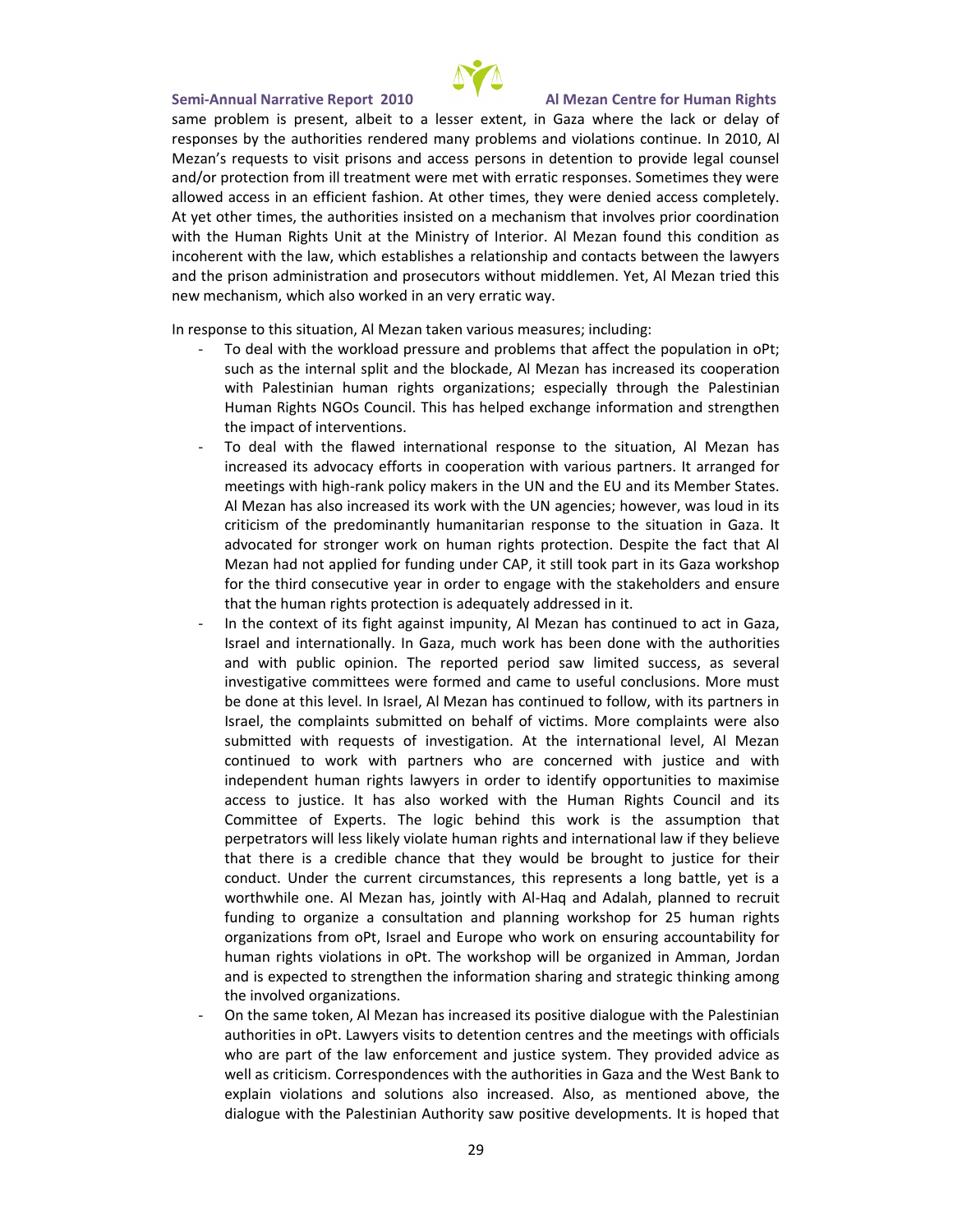

these efforts will help ensure reducing the political detentions and ensure that the PA's performance with regard to promoting the accountability profile within the UN will be based on the human rights approach to the matter.

- With regard to the impacts of the blockade on large portion of Gaza's population, Al Mezan increased its work with partners in Israel; especially Adalah, PHR-I and Gisha, in order to help the siege victims. In 2010, four persons died waiting for permits and hundreds were denied access despite the interventions. While the successes at this level were significant, more work needs to be done with a view to help individual cases and, at the same time, increase the efforts to ensure that the root causes of these access problems; i.e. the blockade, cease to exist.
- With regard to the financial difficulties, Al Mezan took a group of measures; including: 1) consultation with the human rights sector through the Palestinian Human Rights NGOs Council, 2) initiating contacts with new donor-partners, 3) recruiting new project and core funding, and 4) looking at ways to decrease spending by prioritization of the activities and assigning extra tasks to existing staff members.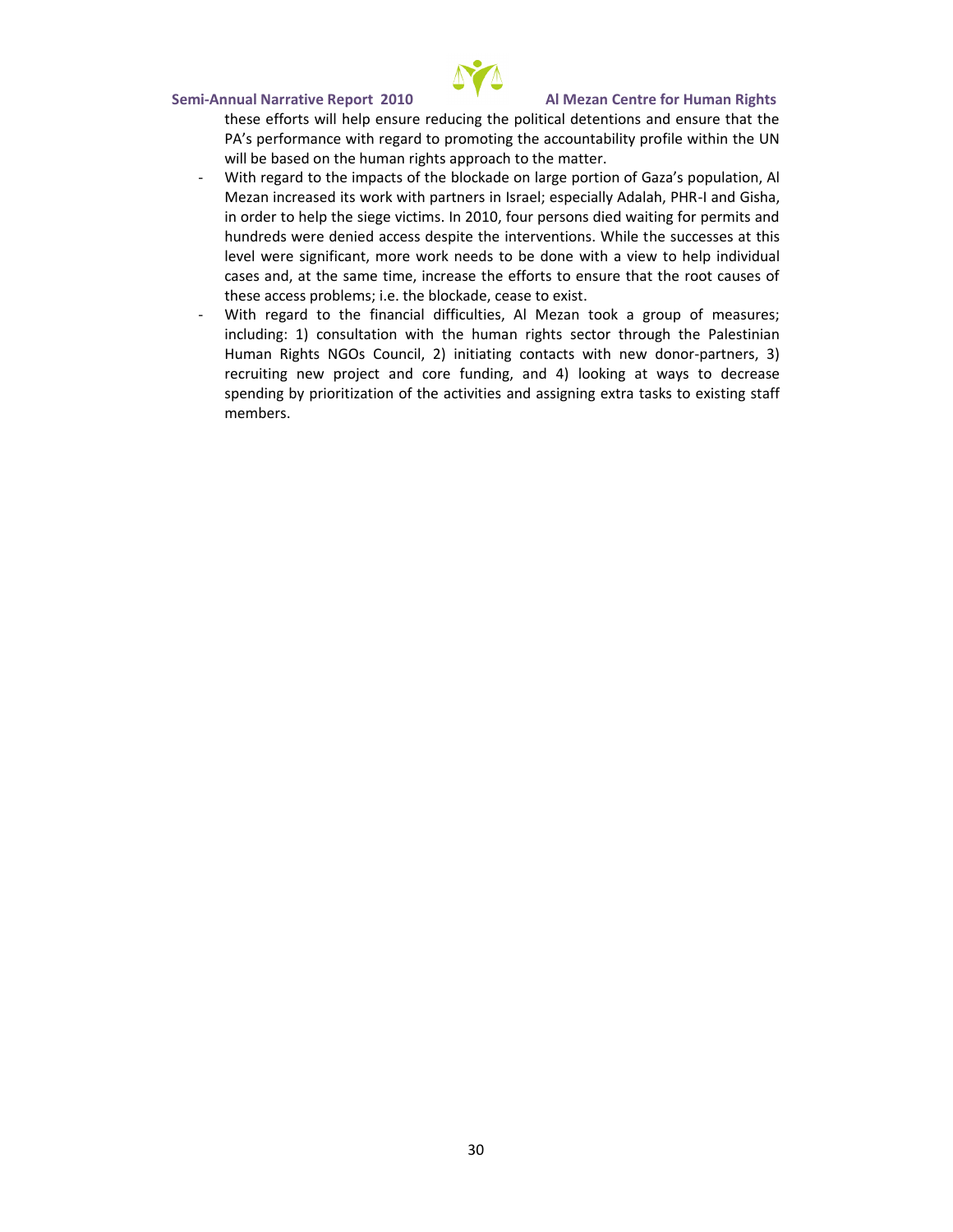

# **4. Projects 2010**

During the reporting period, the following projects were in progress:

| <b>Project Title</b>                                                                                                                                   | <b>Donor</b>          | Goals/Objectives                                                                                                                                                                                        | <b>Planned Activities</b>                                                                                                                                                                                                                                                                                                                                                                                                                                                                                           | <b>Implemented Activities</b>                                                                                                                                                                                                                                                                                                                                                                                                                                                                                                                                                                                                                                                                                                                                                                                                    |
|--------------------------------------------------------------------------------------------------------------------------------------------------------|-----------------------|---------------------------------------------------------------------------------------------------------------------------------------------------------------------------------------------------------|---------------------------------------------------------------------------------------------------------------------------------------------------------------------------------------------------------------------------------------------------------------------------------------------------------------------------------------------------------------------------------------------------------------------------------------------------------------------------------------------------------------------|----------------------------------------------------------------------------------------------------------------------------------------------------------------------------------------------------------------------------------------------------------------------------------------------------------------------------------------------------------------------------------------------------------------------------------------------------------------------------------------------------------------------------------------------------------------------------------------------------------------------------------------------------------------------------------------------------------------------------------------------------------------------------------------------------------------------------------|
| Supporting<br>Documentation and Legal<br>Assistance<br>of<br>Human<br><b>Rights Violations in Gaza</b>                                                 | Trocaire              | To strengthen Al Mezan Center's<br>capacity to prepare case files for<br>legal intervention, both in<br>courts and with human rights<br>procedures                                                      | - Recruit and deploy an IHL and an a human<br>rights expert<br>- Work with national staff to investigate HR and<br><b>IHL violations and build cases</b><br>- Build the national staff capacity to investigate<br>violations and build cases<br>- Fine and further investigations to build case-<br>files for suspected grave breaches of IHL and<br>gross HR violations<br>- Submit communications and urgent appeals to<br>UN Special procedures<br>- Translation of materials related to the above<br>activities | - Recruitment of the two experts;<br>- Investigations and building files for 23 cases; including<br>by visits to the field<br>- Submitting 50 communications to Special procedures<br>- Work was done in close cooperation with the local<br>staff so they acquire relevant skills<br>- Translation of hundreds of pages of materials<br>- Capacity-building workshop for the local staff,<br>focussing on specific lessons learned during the<br>implementation of the project.                                                                                                                                                                                                                                                                                                                                                 |
| Combating and Preventing<br>Torture and III-Treatment<br>of Palestinian Prisoners<br>held in Israel Prisons and<br>Palestinian Civilians in the<br>OPT | The European<br>Union | Combating<br>and<br>Preventing<br>Torture and III-Treatment of<br>Palestinian Prisoners held in<br>Israeli Prisons and Palestinian<br>Civilians<br>the<br>Occupied<br>in<br>Palestinian Territory (OPT) | Monitoring and documentation of torture and<br>cruel, inhuman treatment.<br>- Legal assistance.<br>Advocacy: challenging policies and practices in<br>courts; reporting to the UN and EU.<br>- Training and capacity building for lawyers,<br>health personnel and activists.                                                                                                                                                                                                                                       | - Monitoring and documentation started.<br>Cases<br>involving victims of torture and ill treatment, victims<br>of restrictions on movement (esp. patients), victims of<br>the policies in the buffer zone and the Gaza sea, use<br>of human shields and use of prohibited weapons.<br>Provision of 427 cases of legal advice.<br>- Referral of cases to other organizations and to lawyers<br>for intervention.<br>- Designing two databases for torture and CIDT cases.<br>- Submitting one follow-up alternative report to CAT<br>and one alternative report to the Human Rights<br>Committee.<br>- Organizing six trainings on torture for lawyers, civil<br>society activists and health personnel.<br>- One advocacy mission with the EU, focusing on<br>torture and CIDT; including policies associated with<br>the siege. |
| of<br>IHL<br>Promotion<br>bv<br><b>Education in Gaza</b>                                                                                               | Diakonia              | Increase respect for and further<br>implementation of IHL in the                                                                                                                                        | - Expansion of 12 training courses to include IHL<br>training/awareness                                                                                                                                                                                                                                                                                                                                                                                                                                             | 12 courses and Pass-the-Word Program expanded to<br>incorporate significant IHL component                                                                                                                                                                                                                                                                                                                                                                                                                                                                                                                                                                                                                                                                                                                                        |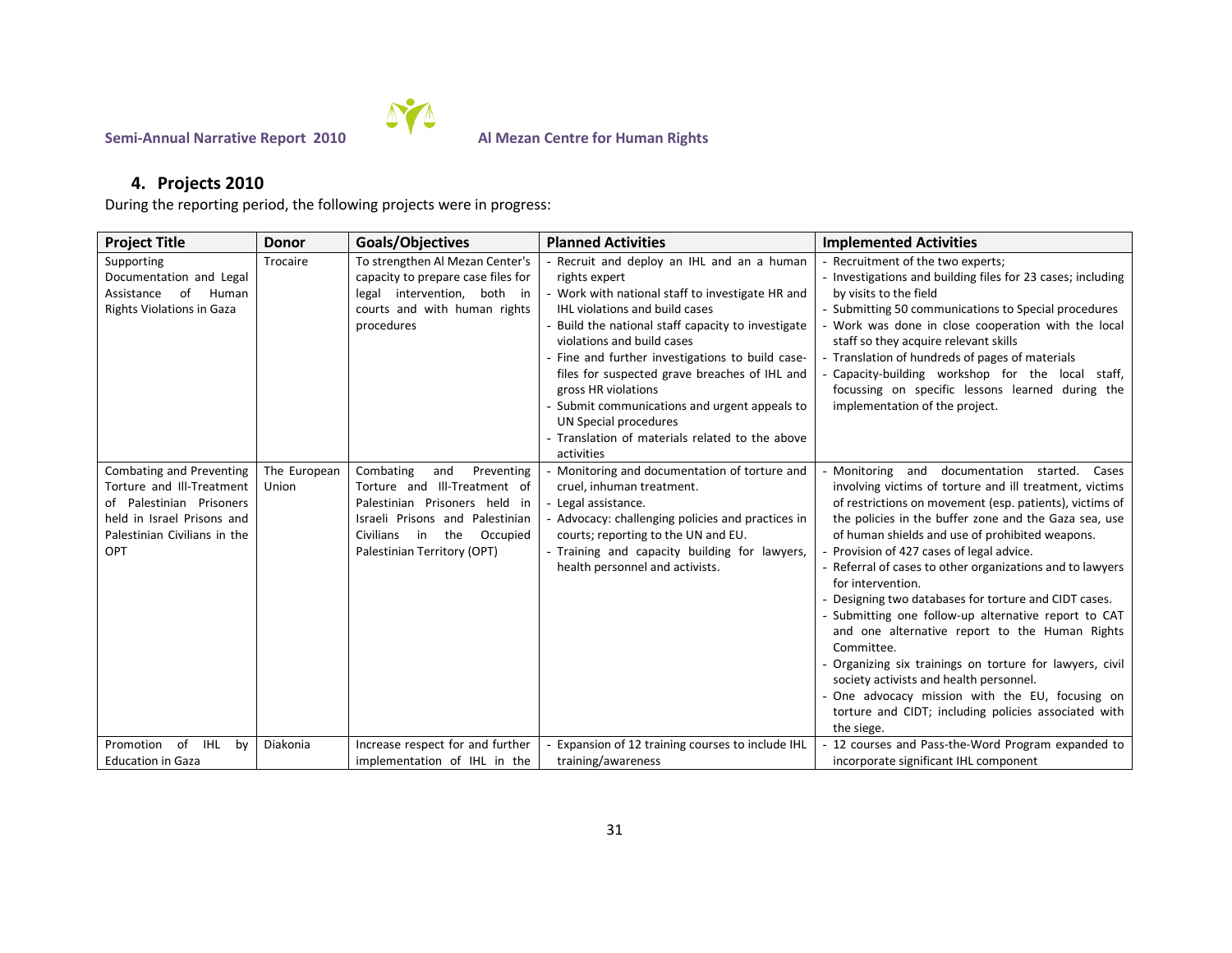

|                                                         |                            | Gaza strip through education                                                                                                                                                                                                                                                                                                                   | - One training for lawyers on IHL<br>- One training for women organizations on<br>monitoring and documenting IHL violations<br>- Two workshops on IHL for CBOs<br>- One poster<br>- One leaflet<br>- Supplement Al Mezan's library with IHL<br>resources<br>- Support Al Mezan's training Unit's IHL | - One lawyer training on IHL<br>- Two trainings for women organizations, also in<br>cooperation with OHCHR<br>- Two workshops for CBOs<br>- One leaflet and one poster produced<br>- 41 new books provided to the library<br>- Training unit staff and activities further supported.                       |
|---------------------------------------------------------|----------------------------|------------------------------------------------------------------------------------------------------------------------------------------------------------------------------------------------------------------------------------------------------------------------------------------------------------------------------------------------|------------------------------------------------------------------------------------------------------------------------------------------------------------------------------------------------------------------------------------------------------------------------------------------------------|------------------------------------------------------------------------------------------------------------------------------------------------------------------------------------------------------------------------------------------------------------------------------------------------------------|
| Child Rights Awareness for<br>Religious Leaders in Gaza | <b>UNICEF</b>              | Raise awareness on child rights,<br>protection, health awareness,<br>and stigma reduction; including<br>HIV/AIDS,<br>with relation to<br>among 90 religious leaders,<br>participation<br>Increase<br>by<br>leaders<br>religious<br>to<br>make<br>interventions<br>to<br>promote<br>children rights through their<br>work with their community. | activities and staff.<br>- Awareness symposia for Muslim and Christian<br>religious leaders in Gaza<br>- Produce training/awareness materials<br>- Advocacy workshops<br>- Publication: A compilation on child rights<br>standards                                                                   | - 16 symposia for six groups (102 religious leaders); one<br>of which is Christian and five Muslim.<br>- Training materials developed and handed.<br>- Two advocacy workshops on increasing religious<br>Leaders role in child protection in Gaza.<br>- One publication (to be released in February 2011). |
| 1612<br>Strengthening<br>Mechanism in Gaza              | the<br>Save<br>Children-UK | Strengthen<br>monitoring<br>and<br>reporting on 1612 MRM <sup>36</sup> in the<br>Gaza Strip by building the<br>capacities of Al Mezan and<br>CBO <sub>S</sub> .                                                                                                                                                                                | Establish a 1612 MRM within Al Mezan's<br>database<br>Organize training for 25 CBOs who work on<br>1612 MRM related issues to secure better<br>input from them                                                                                                                                       | Al Mezan took measures that enable the database to<br>report on 1612 violations more timely and precisely<br>- A training for the CBOs is planned to be conducted in<br>January 2011.                                                                                                                      |

Al Mezan also started contacts with UNESCO to implement a project on strengthening schools capacity to report on 1612 violations in the ARA. This project involves working with 12 schools and community committees. It started in January 2011.

Al Mezan also started contacts with the Norwegian Refugee Council with the view that the two organizations cooperate on a research and legal assistance project on housing and land rights in Gaza.

Al Mezan is also in contact with UNDP/PAPP, with the view to secure support for major legal assistance work by Al Mezan, within its Legal Assistance Unit. This project will expand the legal assistance work of Al Mezan and also support the Legal Assistance Unit.

<sup>&</sup>lt;sup>36</sup> The 1612 MRM is a global Monitoring and Reporting Mechanism overseen by UNICEF. It aims to ensure accurate reporting on six violations concerning children and armed conflict. In oPt, there is an 1612 MRM Working Group. Al Mezan is a member in the WG and is a main provider of information to it.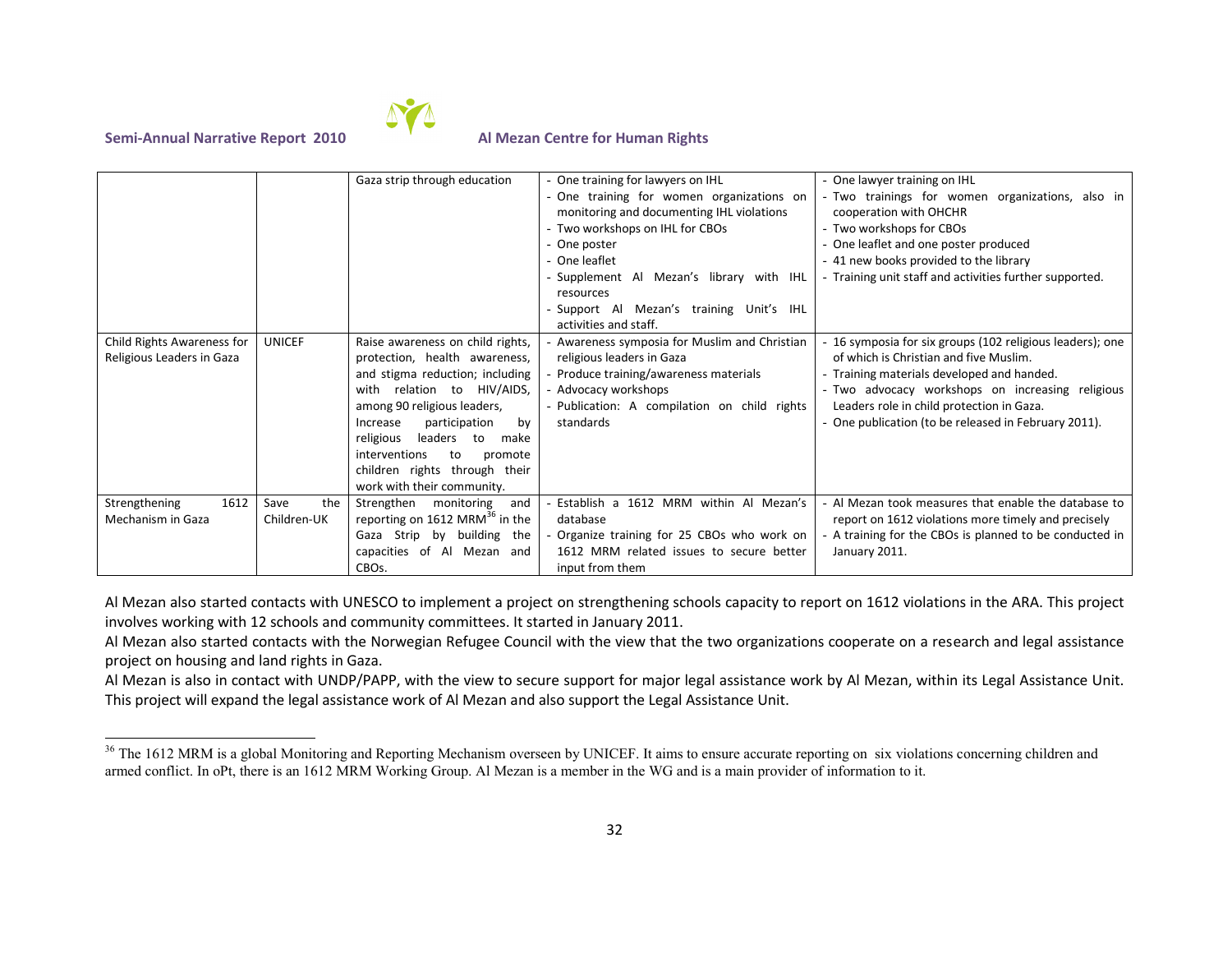

# **5. Financial reports/issues:**

The reporting period represents the second year of the new 3-year program strategy 2009-2011. There were changes concerning the Centre's core and project donors during this period. For example, three of Al Mezan's core donors; SDC, Sida and the Netherlands Representative Office to the PA, joined the new donor secretariat that is run by the NGO Development Center (NDC). The amount of funding that was available to Al Mezan through the NDC is less than 50% of the sum the three donors used to support the centre individually.

Support to Al Mezan from another donor-partner, the Norwegian Representative Office to the PA (NRO), was reduced in 2010. The second installment for 2009, a total of over USD 80,000, from NRO was paid in 2010, but was covered by the 2010 fund. This reduced the funds available from NRO, to be approximately USD 75,000 instead of USD 155,000 in 2010.

Nevertheless, Al Mezan has maintained its relationship with all of its partners (please consult the General Information sheet in the beginning of this report), and two new donor provided small-scale core funding.

With less actual funding available to it to cover the annual budget, Al Mezan took the following internal measures during 2010:

- Staff cost was reduced by 1) avoiding new recruitment of staff members; including to cover for staff members who resigned or were on non-pay leaves during the year. Instead, the existing staff members were assigned tasks to cover for them. Moreover, staff members were asked to carry out extra project activities and their salaries were paid in part or in full by these projects. This helped reduce the staff cost in the general budget.
- Activities; especially documentation and legal assistance, were prioritized over staffing. Available funds were used to cover these activities as much as possible in order not to suffer any interruption. Nevertheless, the activities cost was reduced by increasing the staff delivering of training activities, which means reducing recruitment of paid training services, and providing project funding to activities on IHL education and training. The spending on certain activities was also reduced as much as possible; including the Human Rights Prize activity and the printing of publications.
- Al Mezan consulted with Palestinian human rights organizations, who shared similar problems, in order to discuss possible solutions to this mutual challenge.
- A modified budget was presented to the donor-partners for the year 2011, with a reduced cost; however, without reducing the capacity to deliver the main activities and outcomes. In 2011, Al Mezan will seek to recruit core funding to support the core program for the next three years (2012-2014). The financial difficulties will be tackled and assessed in the comprehensive evaluation and strategic planning, which are planned to start in June 2011.

Despite that, there is a deficit of approximately USD 87,780 in the end of 2010. Al Mezan has started to consider ways to cover this deficit, which could include the following measures:

Use available accumulated unrestricted funds, which are available from returned legal fees as indicated in the audit reports between 2001 and 2009. This fund is expected to cover approximately USD 50,000.